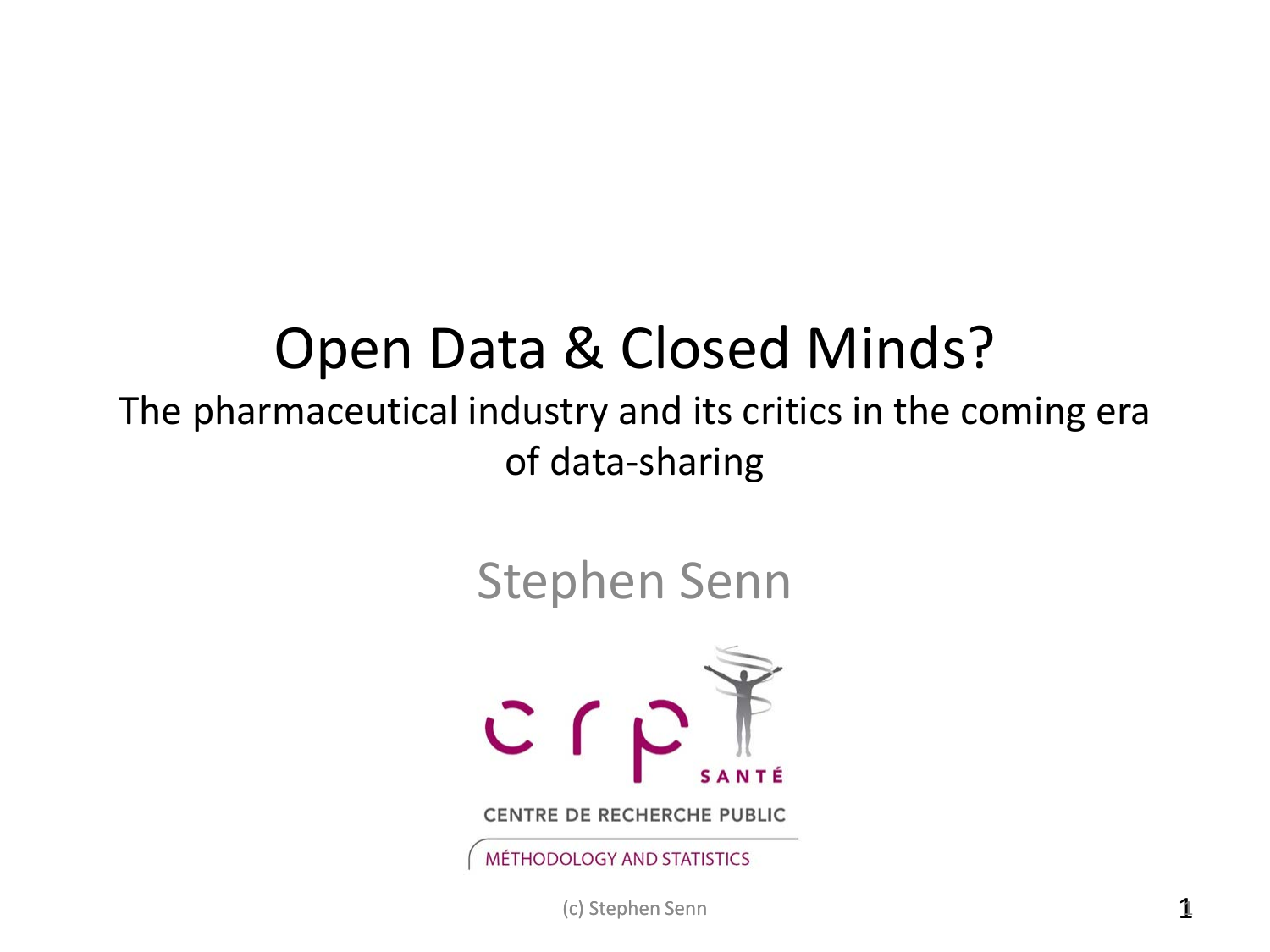#### **Acknowledgements**

Thank you for the invitation!





And in particular Per Larsson for organising things.

This work is partly supported by the European Union's 7th Framework Programme for research, technological development and demonstration under grant agreement no. 602552. "IDEAL"



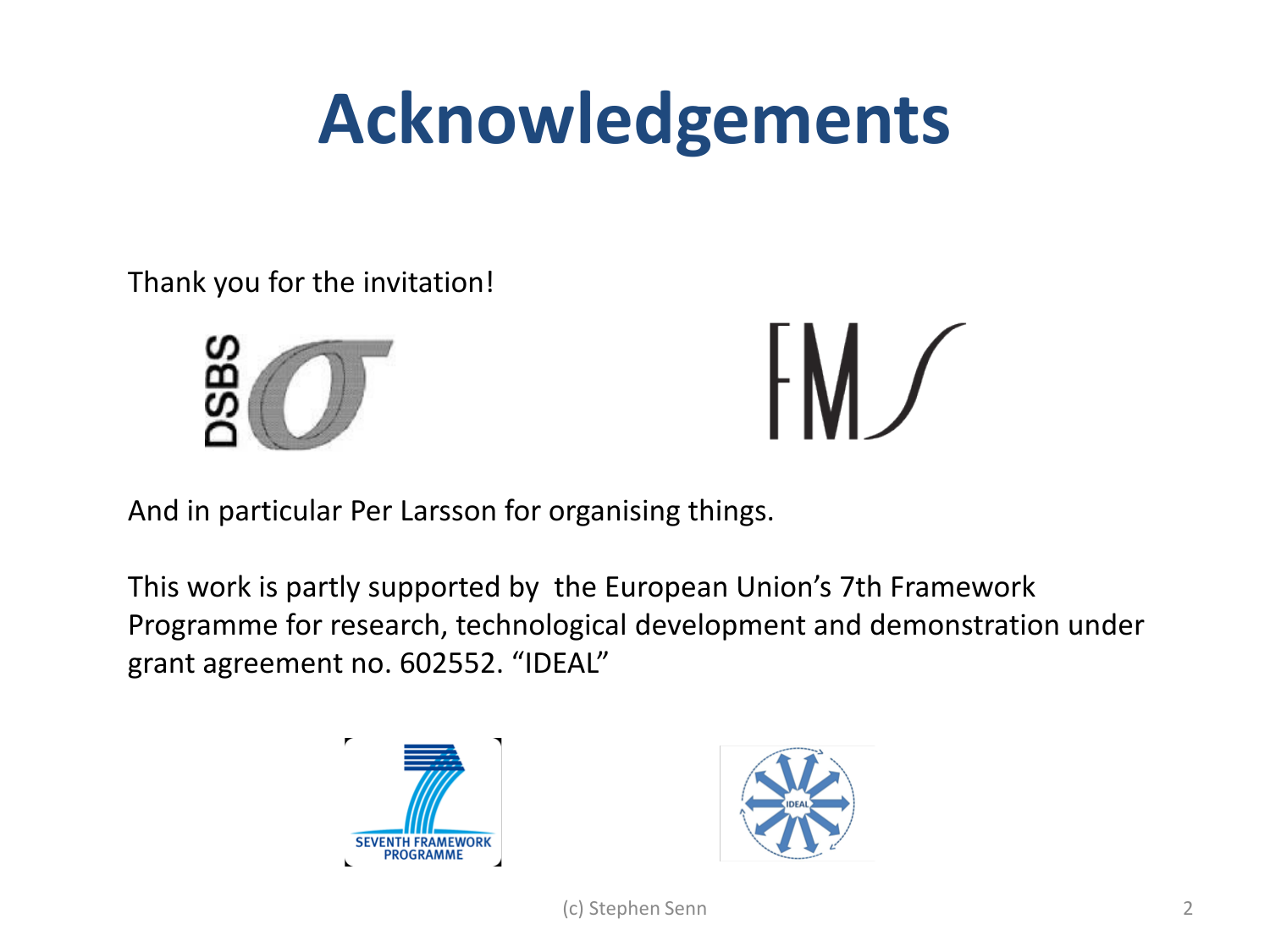#### **Declaration of Interest**

- I consult regularly for the pharmaceutical industry
- I used to work for the pharmaceutical industry
- My career is furthered by publishing
- I take malicious pleasure in exposing woolly arguments
- In short, I am a very bad person
- See http://www.senns.demon.co.uk/Declaration Interest.htm to find out exactly how bad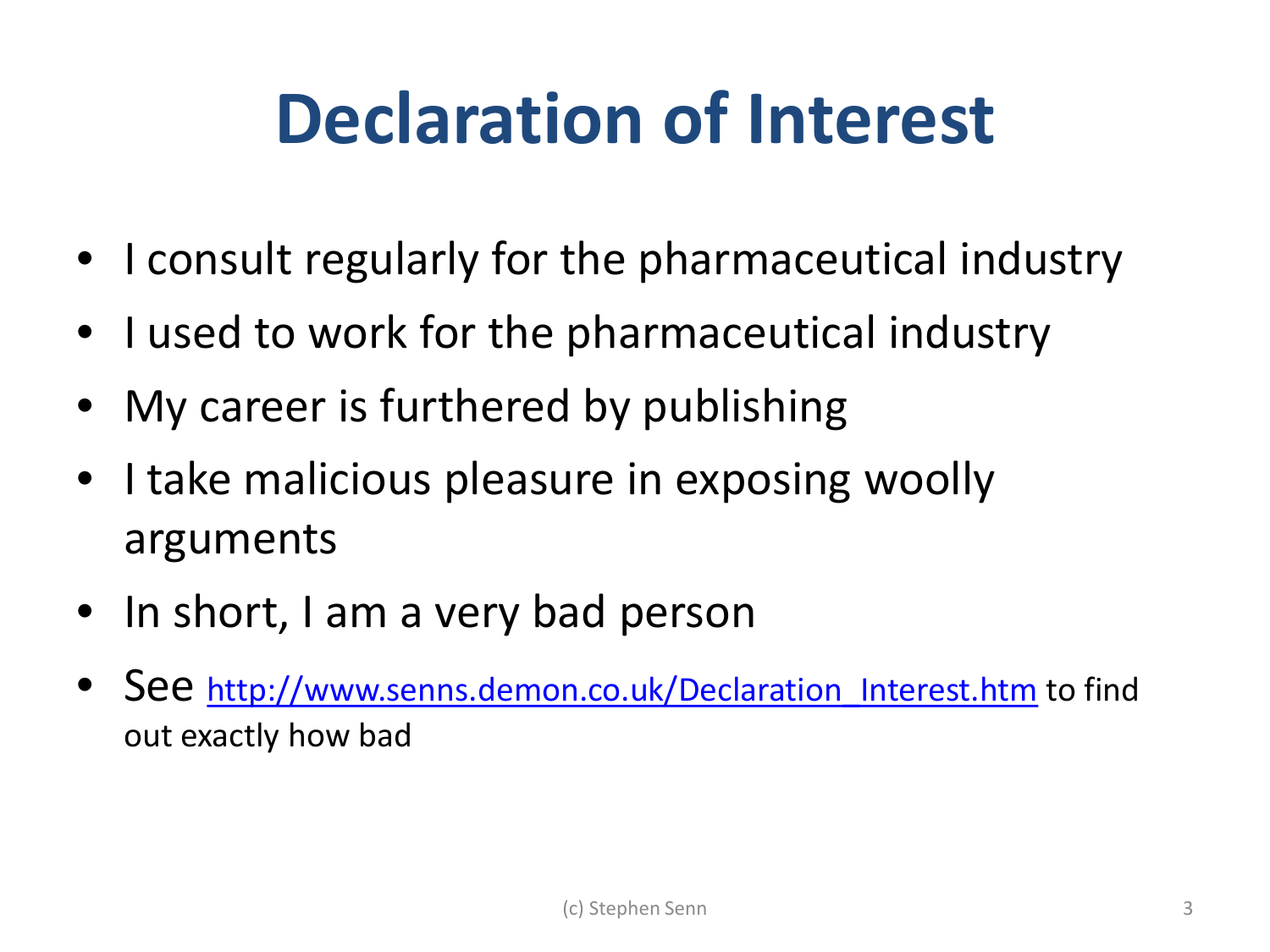#### **Outline**

- The background to the AllTrials campaign
- Why are negative studies less likely to be published?
- How should we publish studies?
- What are the implications for the future?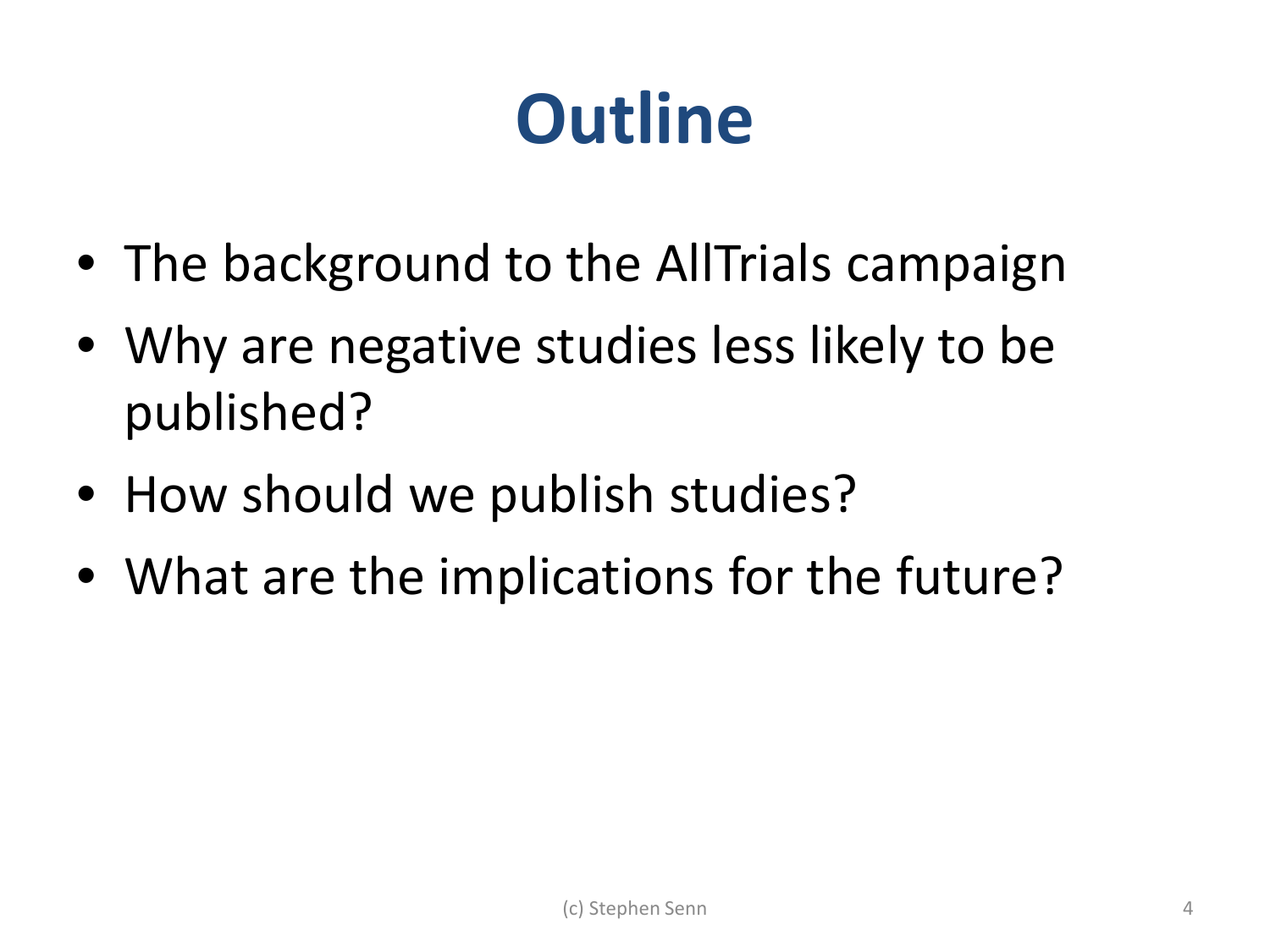#### **The Problem**

- Many clinical trials are unpublished – Negative trials less likely to be published
- Such trials may be of no further use to the sponsor but could still be useful for others
- Thus there is a waste to society
- And perhaps a betrayal of patient trust
- There is a growing acceptance that all trials should be published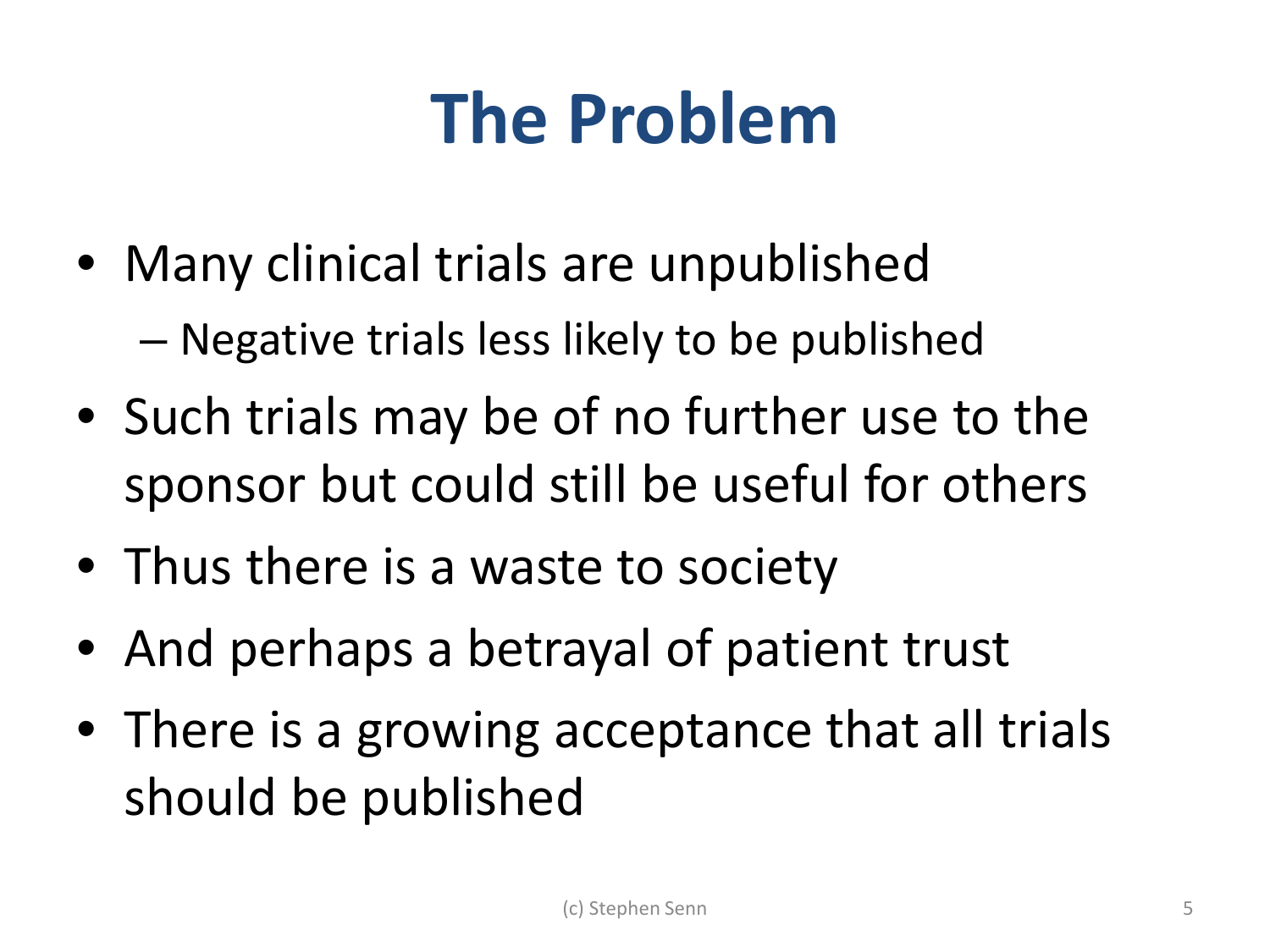#### **The opinion of one 'expert'**

No sponsor who refuses to provide end-users with trial data deserves to sell drugs.

Senn, S. J. (2000). "Statistical quality in analysing clinical trials." Good Clinical Practice Journal **7(6): 22-26.**

Against a background of shifting paradigms of statistical inference but increasing statistical regulation, Stephen Senn, Professor of Pharmaceutical and Health Statistics at UCL (University College London), considers what makes for statistical quality in pharmaceutical clinical trials.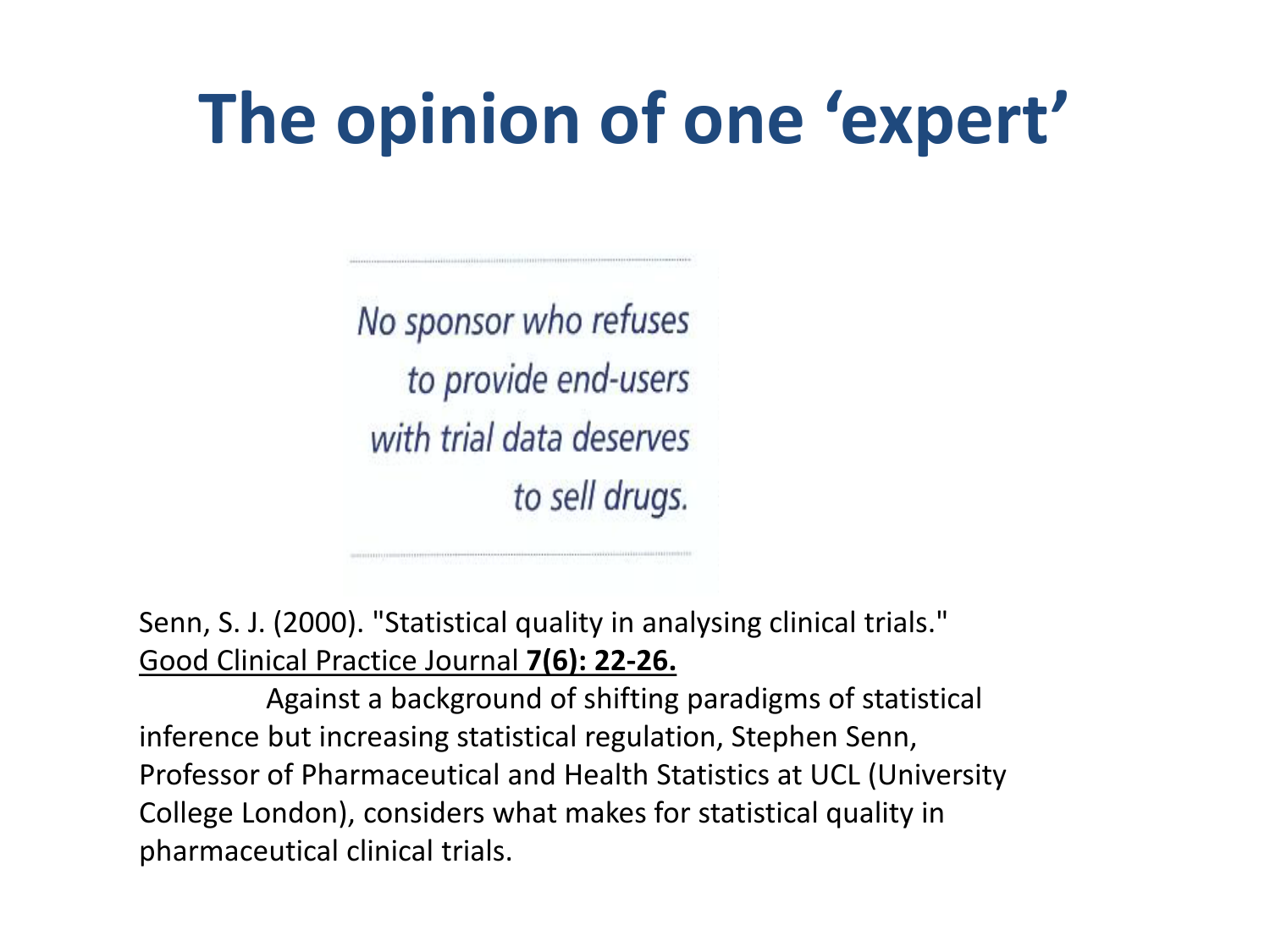# **My own interest in this – for the record**

- I have been calling for information to be made available to end users since 2000
	- And possibly even before
- In a presentation to pharma industry I said the same
- Nevertheless, and despite the fact that progress was slow, I think that there are some rather misleading reports around as to how the pharma industry has been doing
- BUT…the era in which this was a discussion between regulator and sponsor only is gone
- There is now a third party whose opinion needs to be taken account of and (rightly or wrongly) it is representing itself as acting on behalf of the general public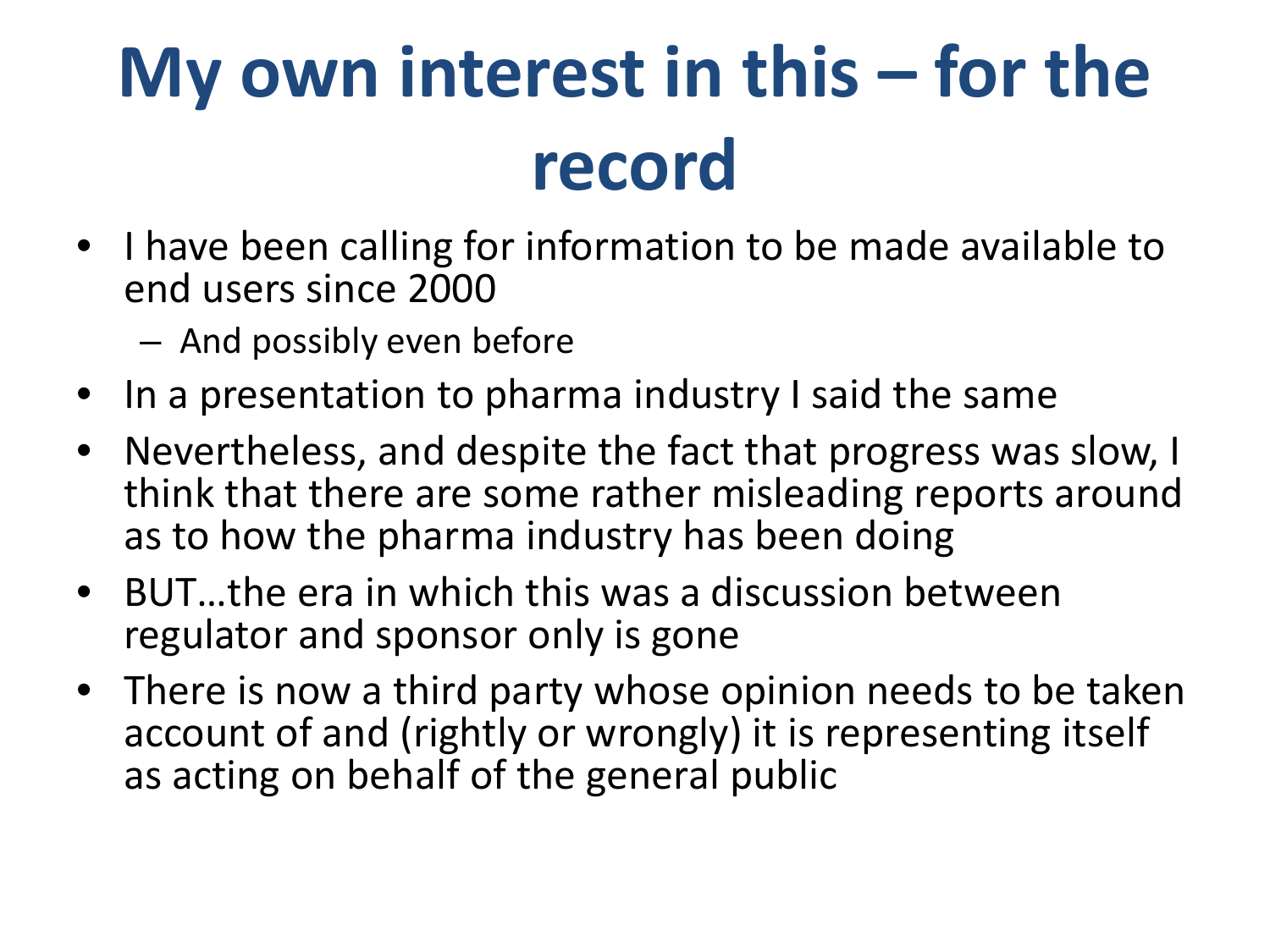# What is AllTrials?

**+AllTrials** 

- Organisation campaigning for all clinical trial results to be published
- An initiative of
	- Bad science
	- Centre for Evidence-based Medicine
	- Cochrane Collaboration
	- James Lind Library
	- PLOS
	- Sense about science
- Launched January 2013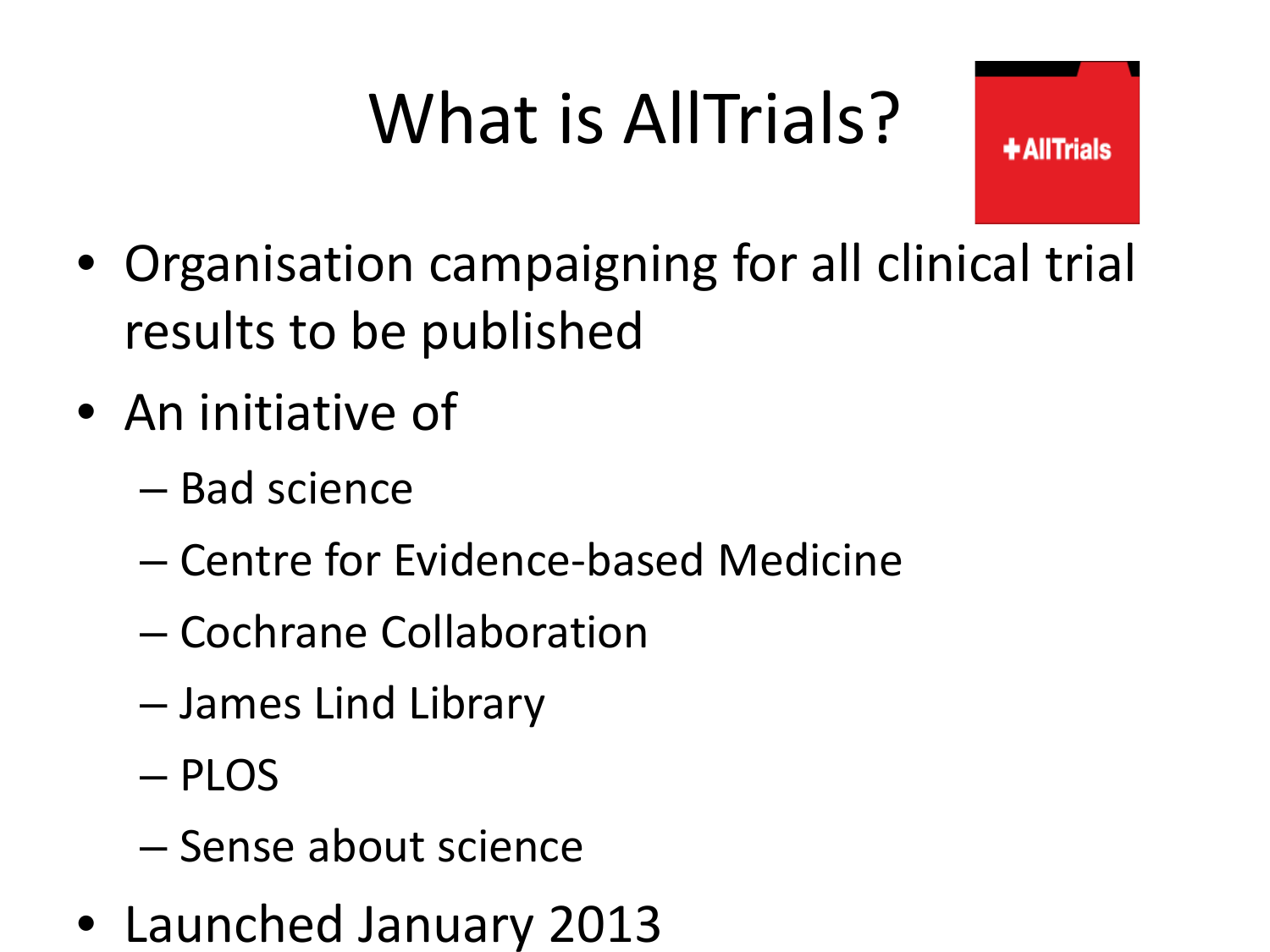### **All trial objectives**

- The following should be observed
	- Registration of trials
	- Summaries should be made available
	- Full reports should be made available
- It is not necessary, however, that individual data be made available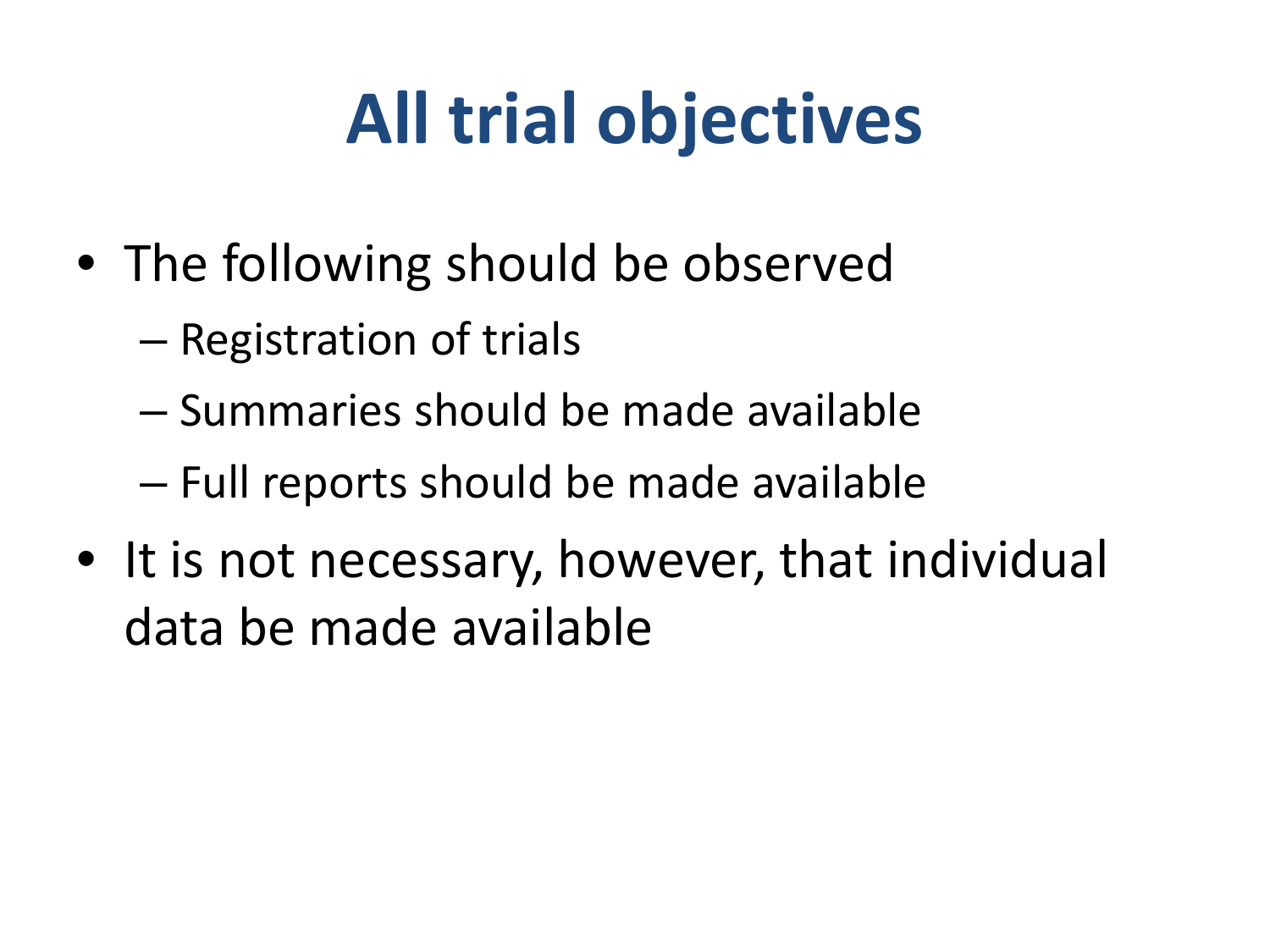#### **Bad PHARMA**



- Written by medical journalist Ben Goldacre – Published autumn 2012
- Hard hitting exposé of the pharmaceutical industry
- Also very critical of drug regulators
- Looks at the problem of missing studies in detail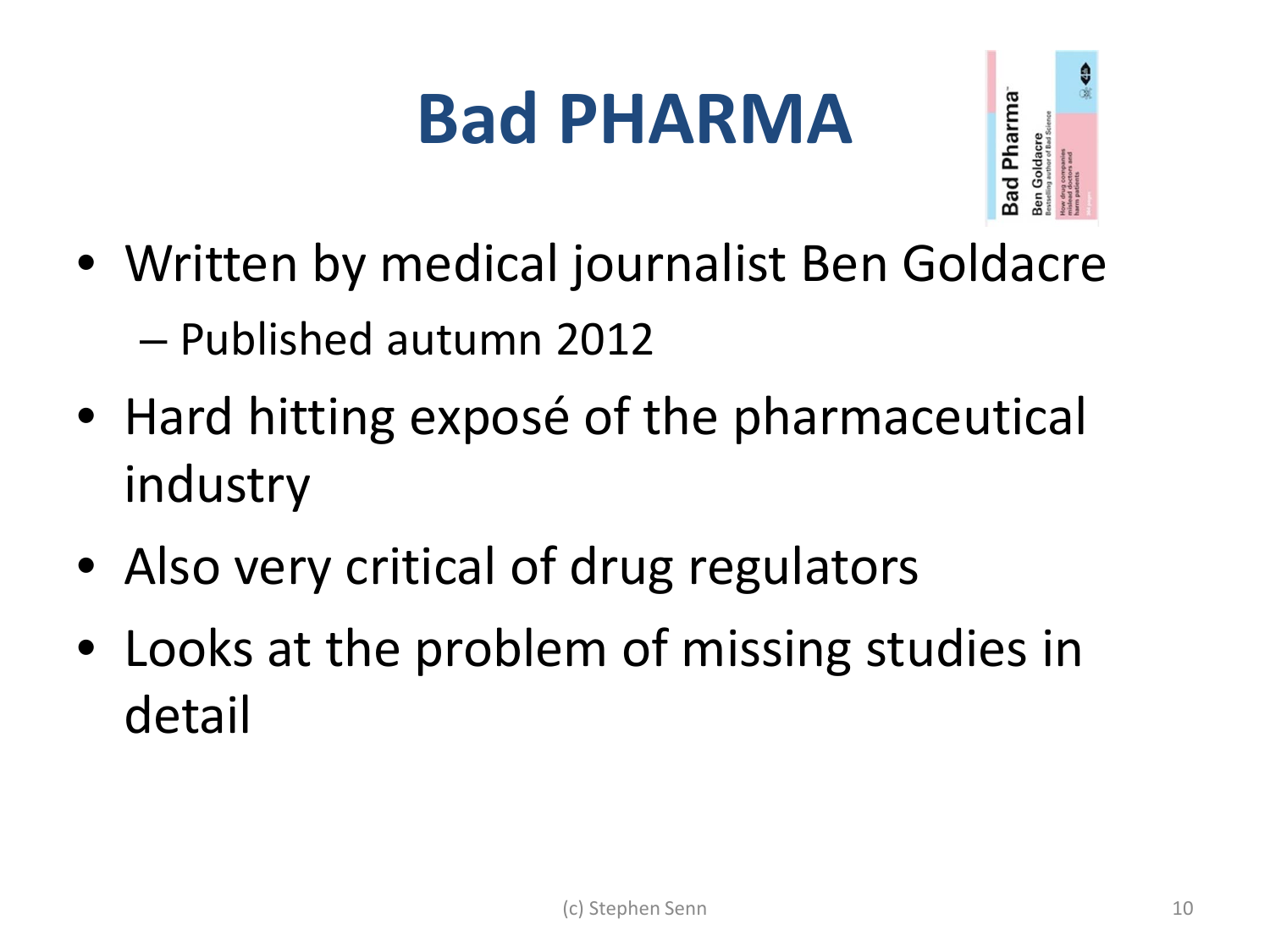#### **What I Shall Assume**

- Journal editors base their decision as to what to accept (at least in part) on quality
	- Other things being equal, higher quality papers are more likely to be accepted
	- Editors may or may not take study *outcome* into account
- Authors base their decision as to what to submit (at least in part) on quality
	- Other things being equal, higher quality papers are more likely to be submitted
	- Authors may or may not take study *outcome* into account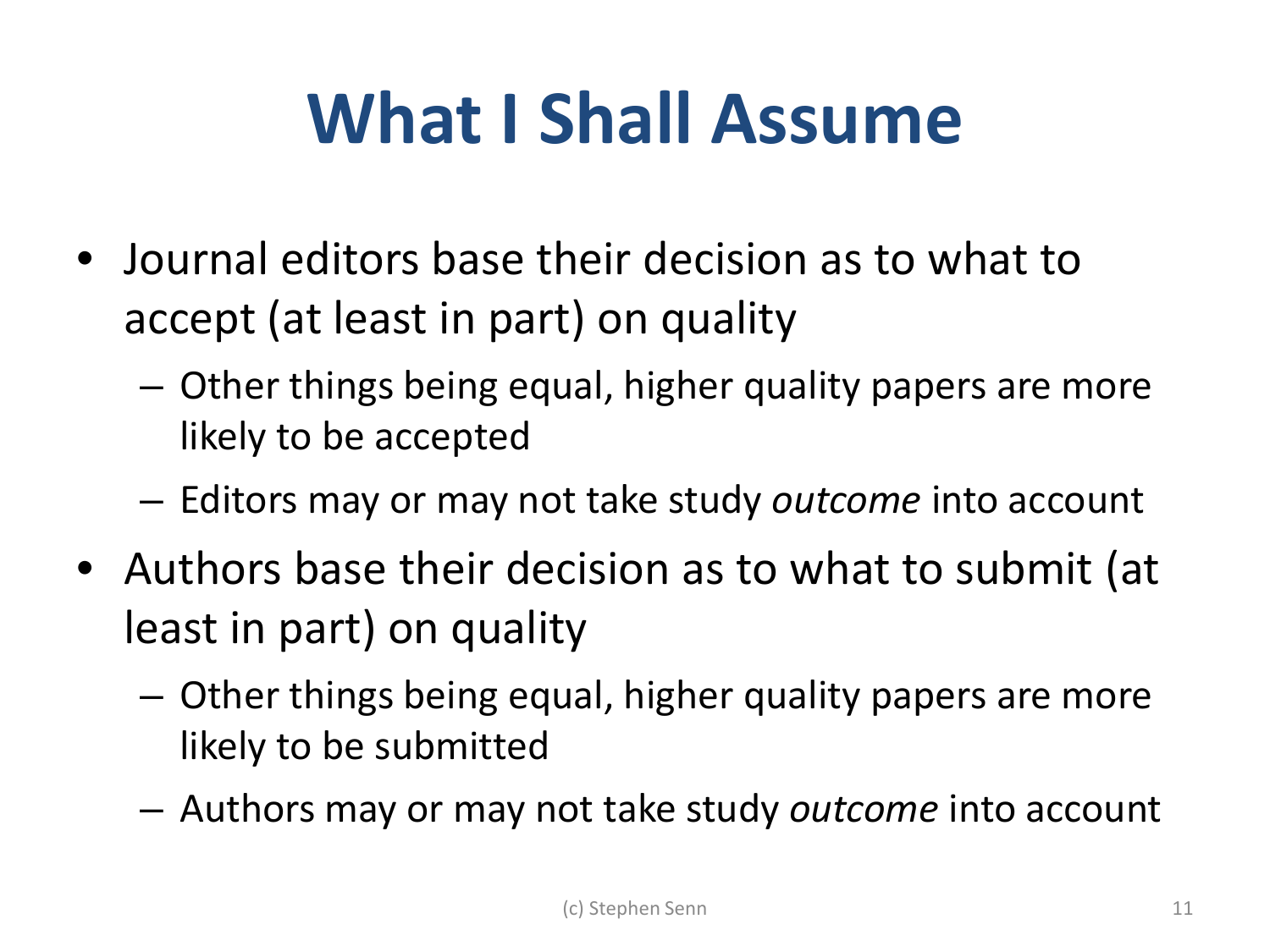#### **Goldacre's Thesis**

' But to be kind, for the sake of completeness, and because industry and researchers are so keen to pass the blame on to academic journals, we can see if the claim is true….Here again the journals seem blameless: 74 manuscripts submitted to the *Journal of the American Association (JAMA*) were followed up, and there was no difference in acceptance for significant and non-significant findings.' Bad PHARMA

- Negative studies are less likely to be published
- This is not because editors are less likely to accept them
	- The evidence shows otherwise
- Authors are less likely to submit them
- The pharmaceutical industry is particularly bad at submitting negative studies to journals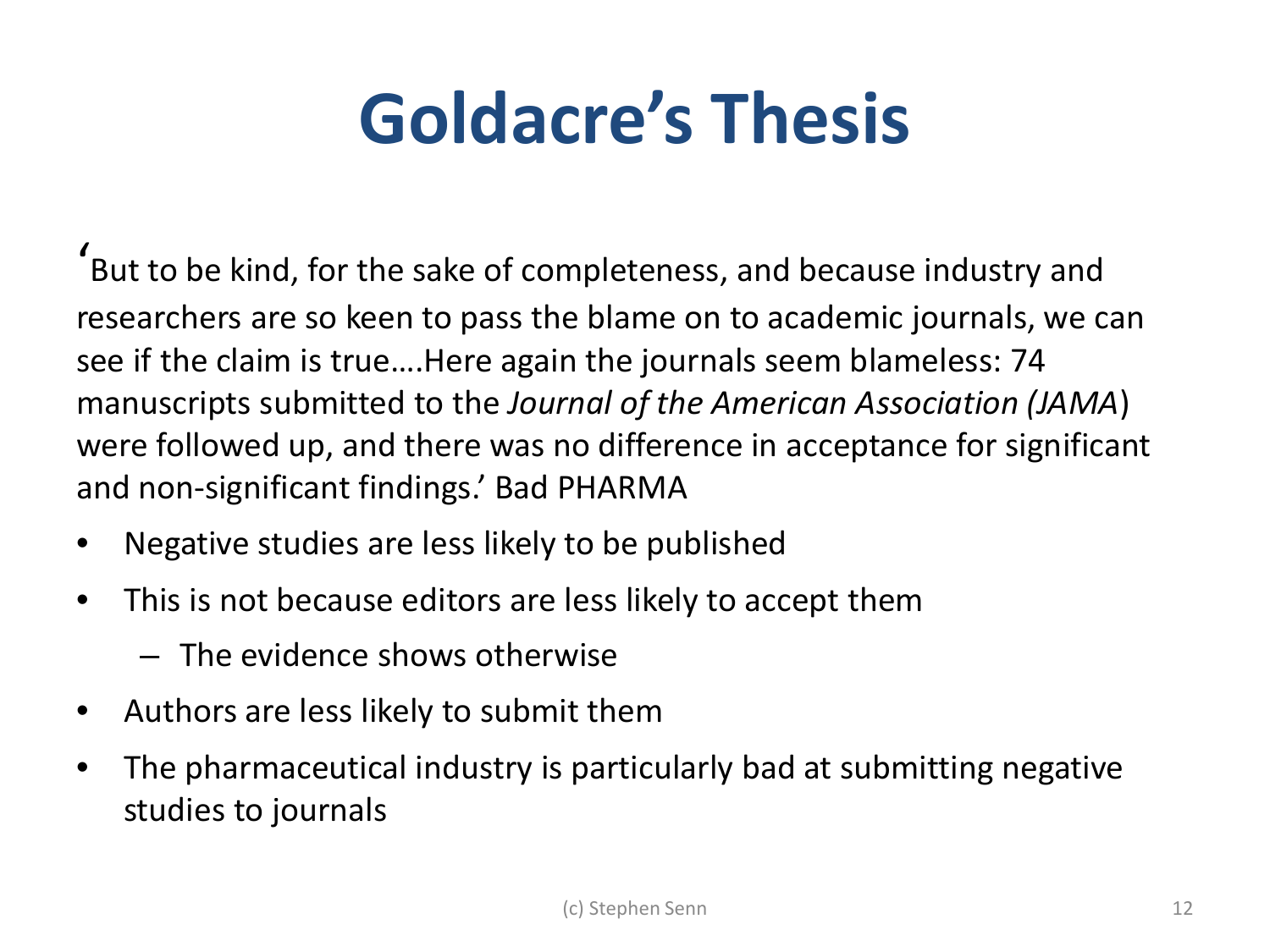# **That** *JAMA* **study**

#### Olson et al, 2002

• Nine authors

– Four were JAMA editors

- Prospective study of manuscripts submitted to *JAMA*
- Covered February 1996 to August 1999 inclusive
- Concluded there is no bias against negative studies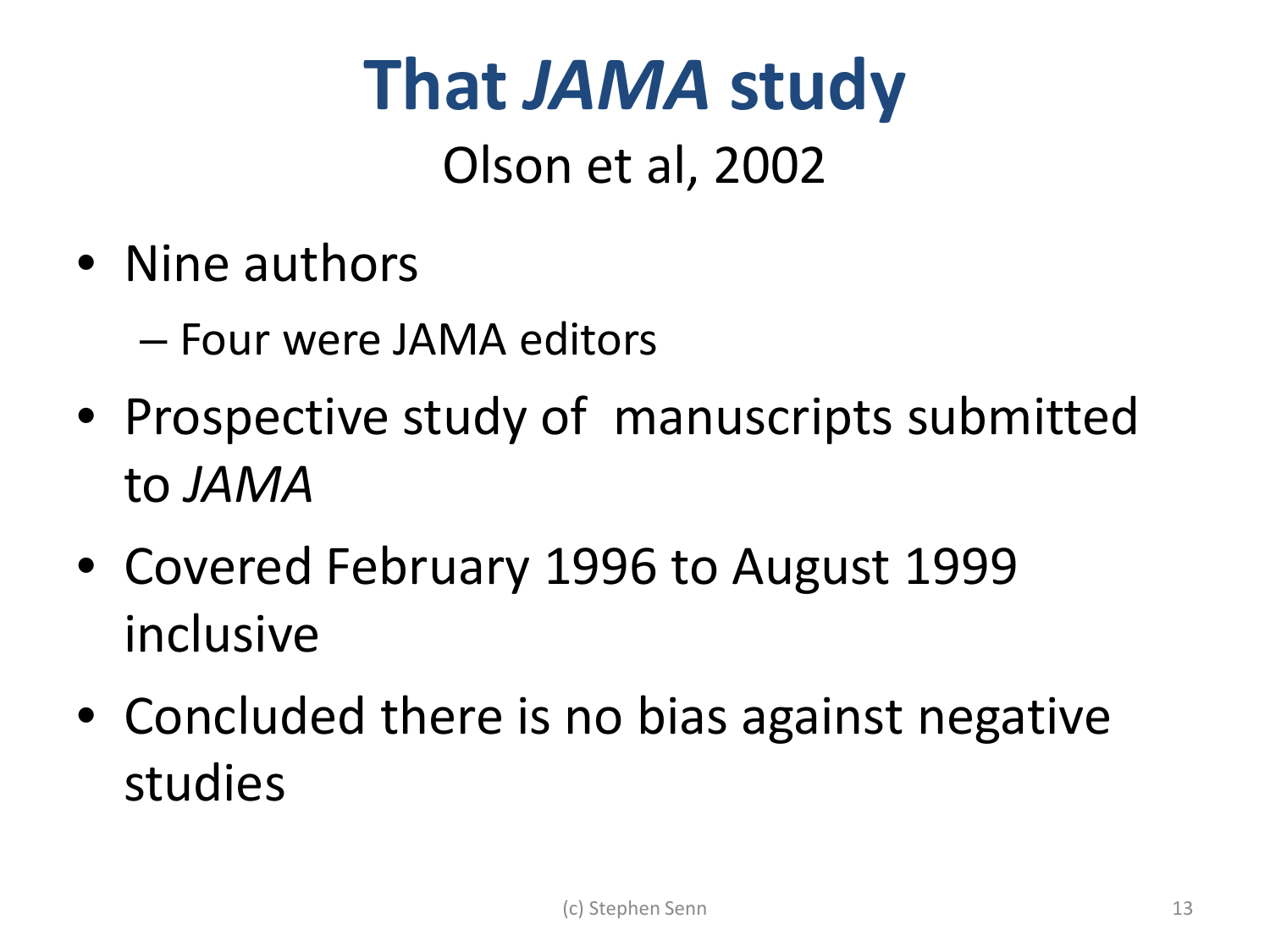#### *JAMA* **2x2**

|                 | <b>Accepted</b> | <b>Rejected</b> | <b>Total</b> |
|-----------------|-----------------|-----------------|--------------|
| <b>Positive</b> | 78              | 305             | 383          |
| Negative        | 55              | 307             | 362          |
| Overall         | 133             | 612             | 745          |

Statistic based on the observed 2 by 2 table :

| Binomial proportion for column <negative> : pi <math>1 = 0.1519</math></negative> |  |
|-----------------------------------------------------------------------------------|--|
| Binomial proportion for column <positive> : pi <math>2 = 0.2037</math></positive> |  |

| <b>Odds Ratio</b>                | $(pi 2)/(1-pi 2)$<br>$(pi 1)/(1-pi 1)$ |                   | $=$ | 1.427                      |                | StatXact. The authors<br>quote relative risk. |    |
|----------------------------------|----------------------------------------|-------------------|-----|----------------------------|----------------|-----------------------------------------------|----|
| Results:                         |                                        |                   |     |                            |                |                                               |    |
| Method                           | P-value(2-sided)                       |                   |     | 95.00% Confidence Interval |                |                                               |    |
| Asymp (Mantel-Haenszel)<br>Exact |                                        | 0.0662<br>0.08020 |     | $0.9765$ ,<br>$0.9605$ ,   | 2.087<br>2.130 |                                               |    |
|                                  |                                        |                   |     | (c) Stephen Senn           |                |                                               | 14 |

My analysis using StatXact. The authors quote relative risk.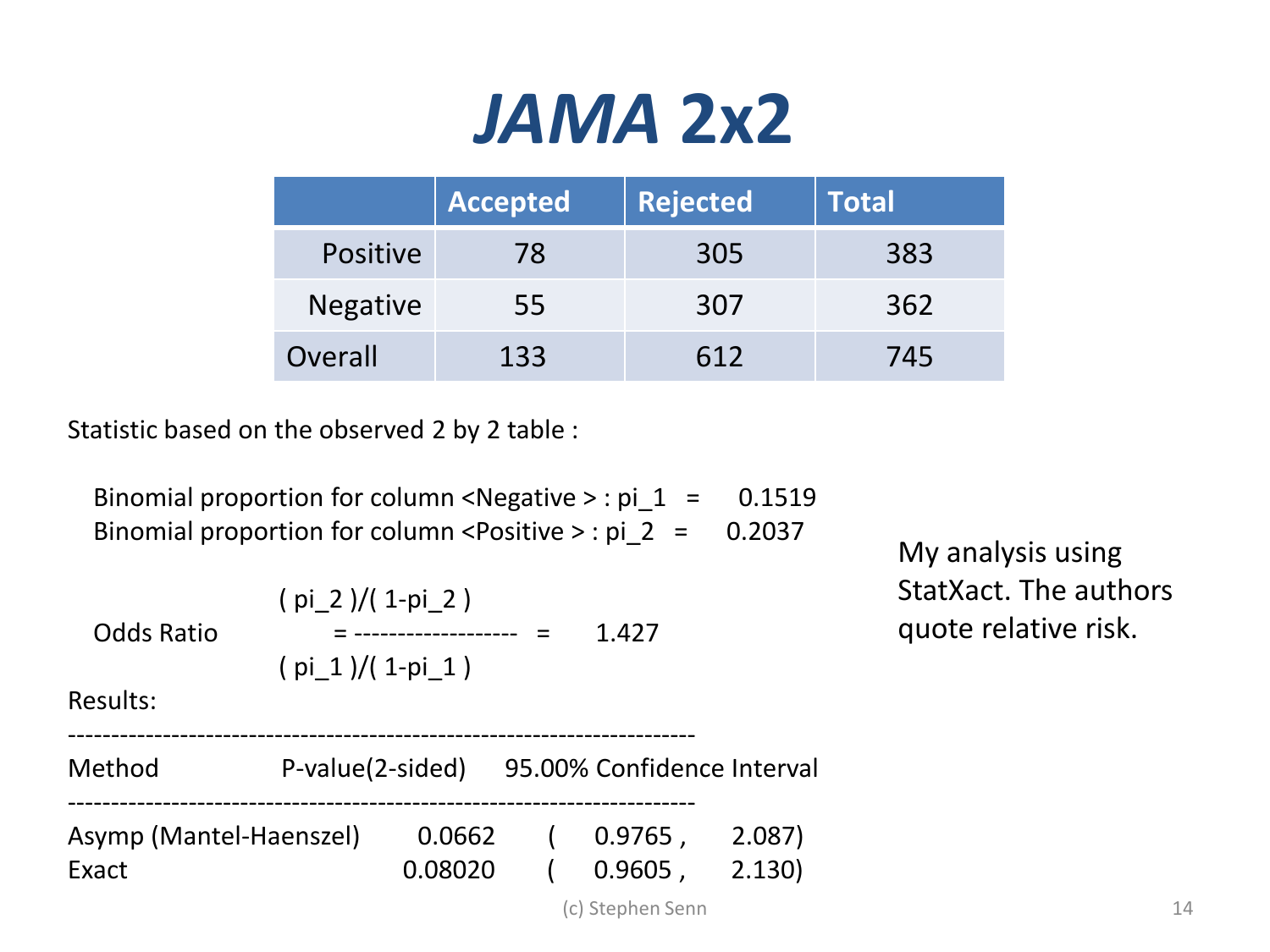#### *JAMA* **Logistic**

| <b>Variables</b>                        | <b>Odds ratio(confidence limits)</b> | <b>P-value</b> |
|-----------------------------------------|--------------------------------------|----------------|
| Positive results vs negative            | $1.30(0.87 - 1.96)$                  | .21            |
| Multi-centre vs single                  | $1.60(1.02 - 2.52)$                  | .04            |
| United States enrollment versus not     | $2.06(1.20 - 3.52)$                  | .008           |
| Any funding versus no reported          | $1.42(0.69 - 2.90)$                  | .34            |
| No. of participants >100 vs <100        | $1.38(0.83 - 2.30)$                  | .22            |
| Sample size calculation vs none         | $1.90(1.23 - 2.95)$                  | .004           |
| Randomisation described vs not          | $0.99(0.65 - 1.52)$                  | .98            |
| Blinding vs not                         | $1.51(0.98 - 2.34)$                  | .06            |
| Withdrawal reported vs not              | $1.35(0.66 - 2.78)$                  | .41            |
| Analysis by treatment assignment vs not | $1.22(0.80 - 1.84)$                  | .36            |

Taken from Table 2 of Olson et al,2002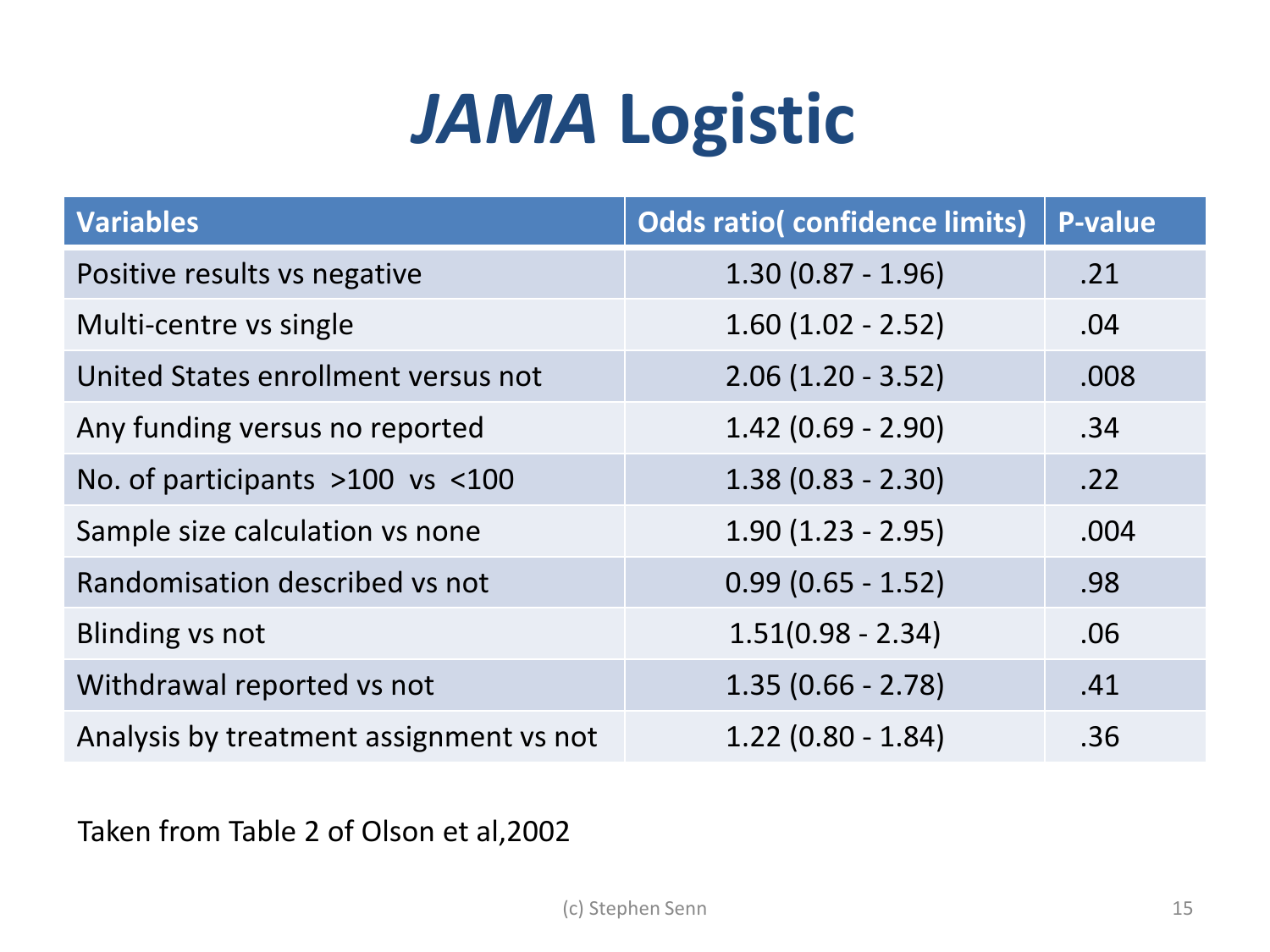# **Journals are** *not* **biased in favour of positive studies**



Data from Song et al, *BMC Medical Research Methodology* 2009, **9**:79

Analysis in R using Guido Schwarzer's meta package **NB Observational** 

**studies**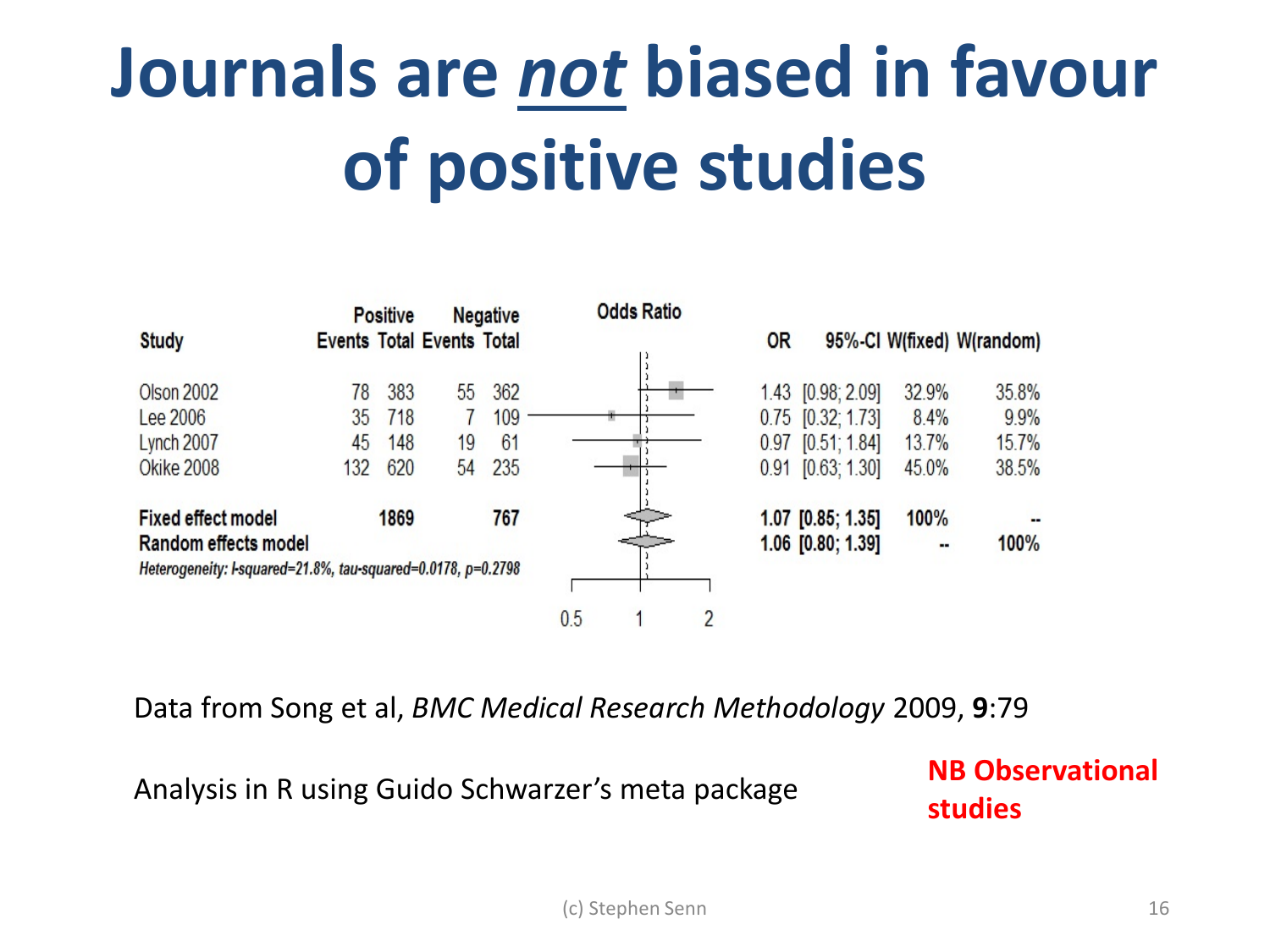# **Journals** *are* **biased in favour of positive studies**

|                                                              |                                  | <b>Positive</b> |    | <b>Negative</b> | <b>Odds Ratio</b> |                     |           |                      |                |                           |
|--------------------------------------------------------------|----------------------------------|-----------------|----|-----------------|-------------------|---------------------|-----------|----------------------|----------------|---------------------------|
| <b>Study</b>                                                 | <b>Events Total Events Total</b> |                 |    |                 |                   |                     | <b>OR</b> |                      |                | 95%-CI W(fixed) W(random) |
| Author = Epstein                                             |                                  |                 |    |                 |                   | и<br>÷,<br>÷г<br>÷г |           |                      |                |                           |
| 1990                                                         | 8                                | 12              | 9  | 21              |                   |                     |           | 2.67 [0.61; 11.70]   | 34.5%          | 30.2%                     |
| 2004                                                         | 10                               | 16              | 5  | 17              |                   |                     |           | 4.00 [0.93; 17.11]   | 28.8%          | 31.2%                     |
| Fixed effect model                                           |                                  | 28              |    | 38              |                   |                     | 3.27      | [1.16; 9.21]         | 63.3%          |                           |
| Random effects model                                         |                                  |                 |    |                 |                   |                     | 3.28      | [1.16; 9.24]         | $\sim$         | 61.4%                     |
| Heterogeneity: l-squared=0%, tau-squared=0, p=0.7015         |                                  |                 |    |                 |                   |                     |           |                      |                |                           |
| Author = Emerson et al                                       |                                  |                 |    |                 |                   |                     |           |                      |                |                           |
| 2010 CORR                                                    | 58                               | 60              | 43 | 48              |                   |                     |           | 3.37 [0.62; 18.21]   | 25.2%          | 23.2%                     |
| 2010 JBJS                                                    | 49                               | 50              | 37 | 52              |                   |                     |           | 19.86 [2.51; 157.23] | 11.5%          | 15.4%                     |
| Fixed effect model                                           |                                  | 110             |    | 100             |                   |                     |           | 8.53 [2.47; 29.52]   | 36.7%          |                           |
| Random effects model                                         |                                  |                 |    |                 |                   |                     |           | 7.41 [1.25; 44.04]   | $\sim$ $-$     | 38.6%                     |
| Heterogeneity: l-squared=44.6%, tau-squared=0.7465, p=0.1791 |                                  |                 |    |                 |                   |                     |           |                      |                |                           |
| <b>Fixed effect model</b>                                    |                                  | 138             |    | 138             |                   | Ĩ                   |           | 5.20 [2.39; 11.32]   | 100%           |                           |
| Random effects model                                         |                                  |                 |    |                 |                   |                     |           | 4.36 [1.93; 9.81]    |                | 100%                      |
| Heterogeneity: I-squared=0%, tau-squared=0, p=0.4276         |                                  |                 |    |                 |                   | ÷г                  |           |                      |                |                           |
|                                                              |                                  |                 |    | 0.01            | 0.1               | 10                  | 100       |                      | <b>studies</b> | <b>NB Experimental</b>    |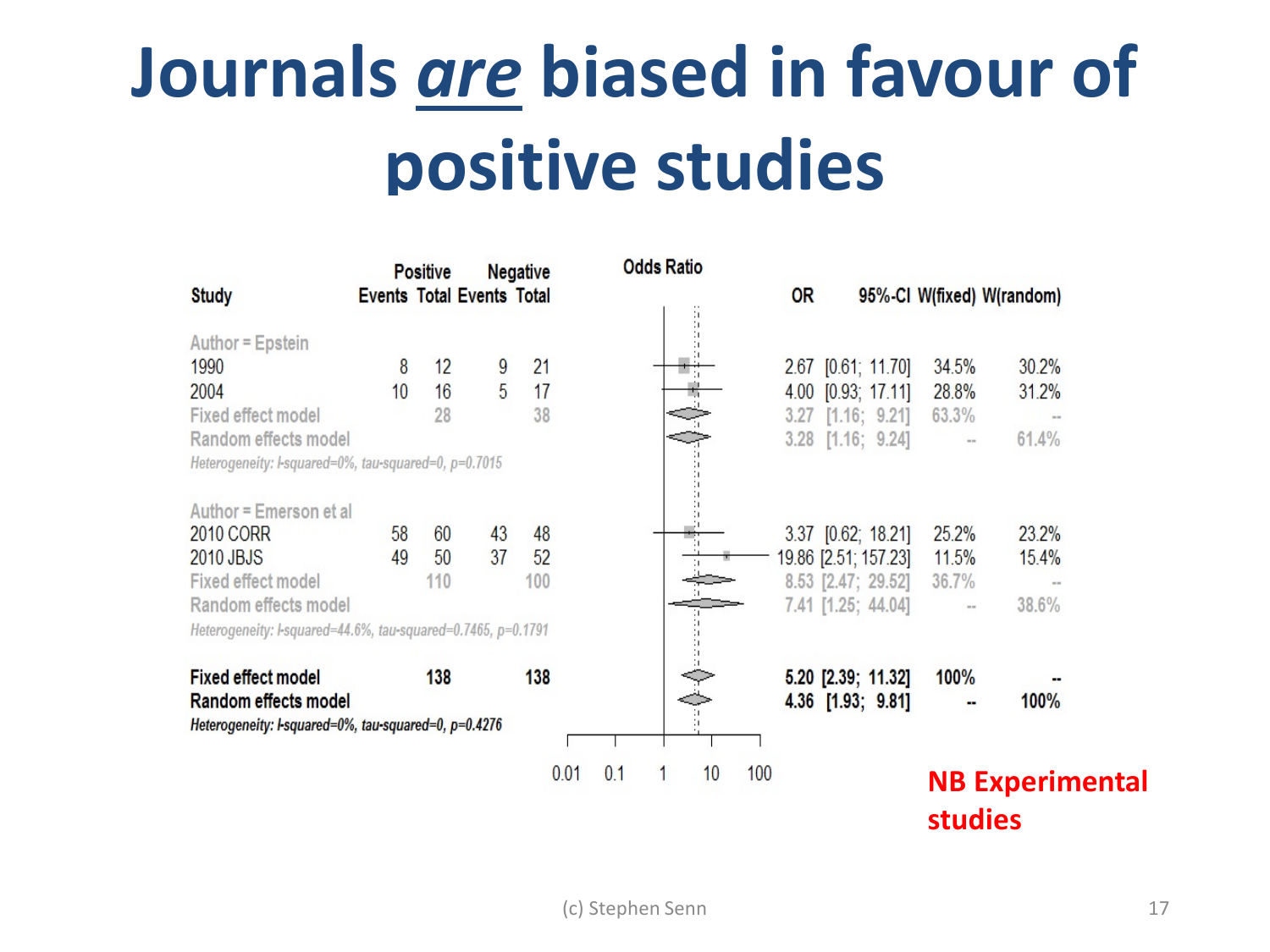#### **Biased and unbiased acceptance curves**

#### **Bias No bias**

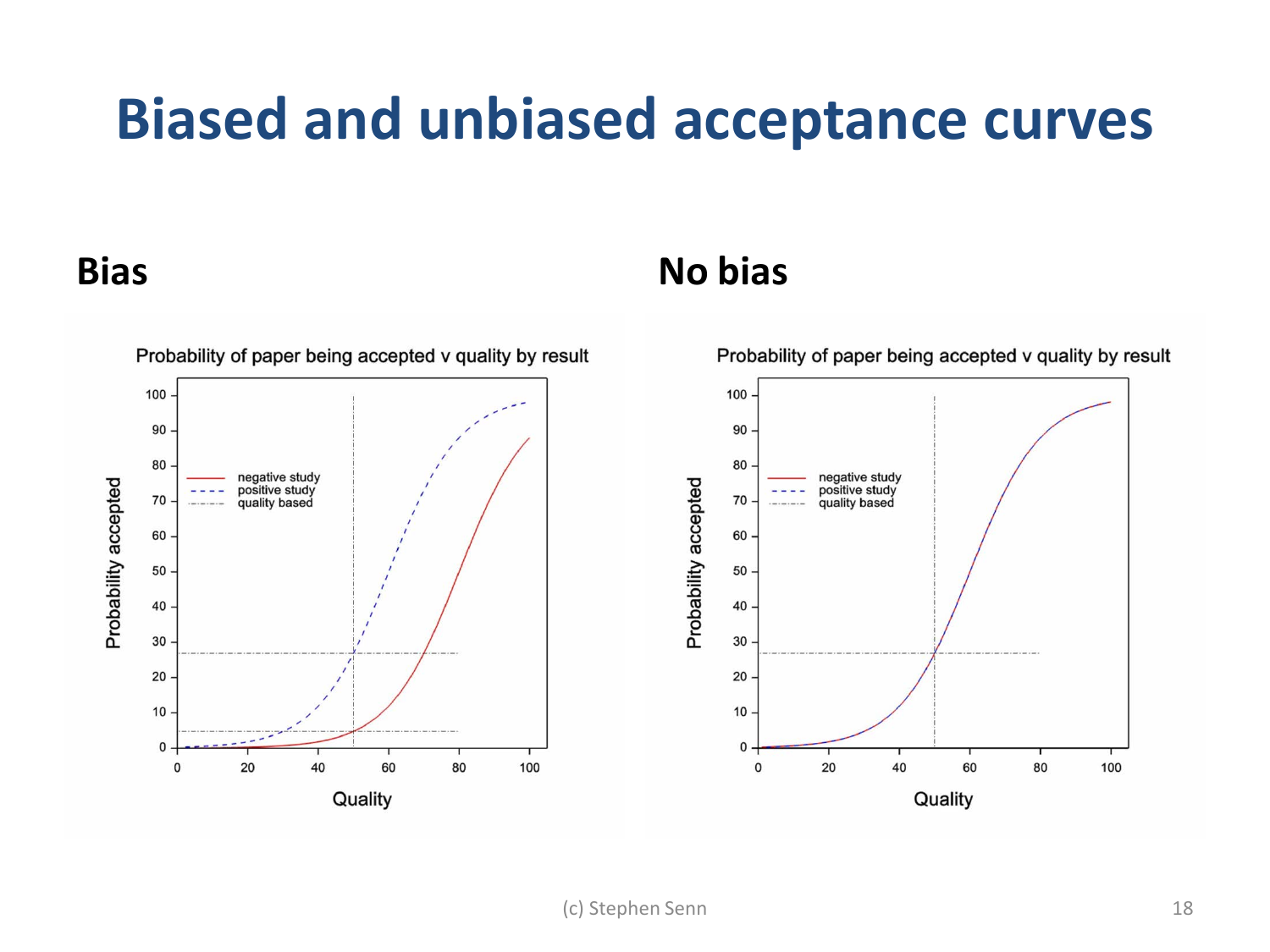#### **We have a puzzle**

- The observational studies seem to suggest that editors are not biased against negative papers
- The experimental studies suggest that they are biased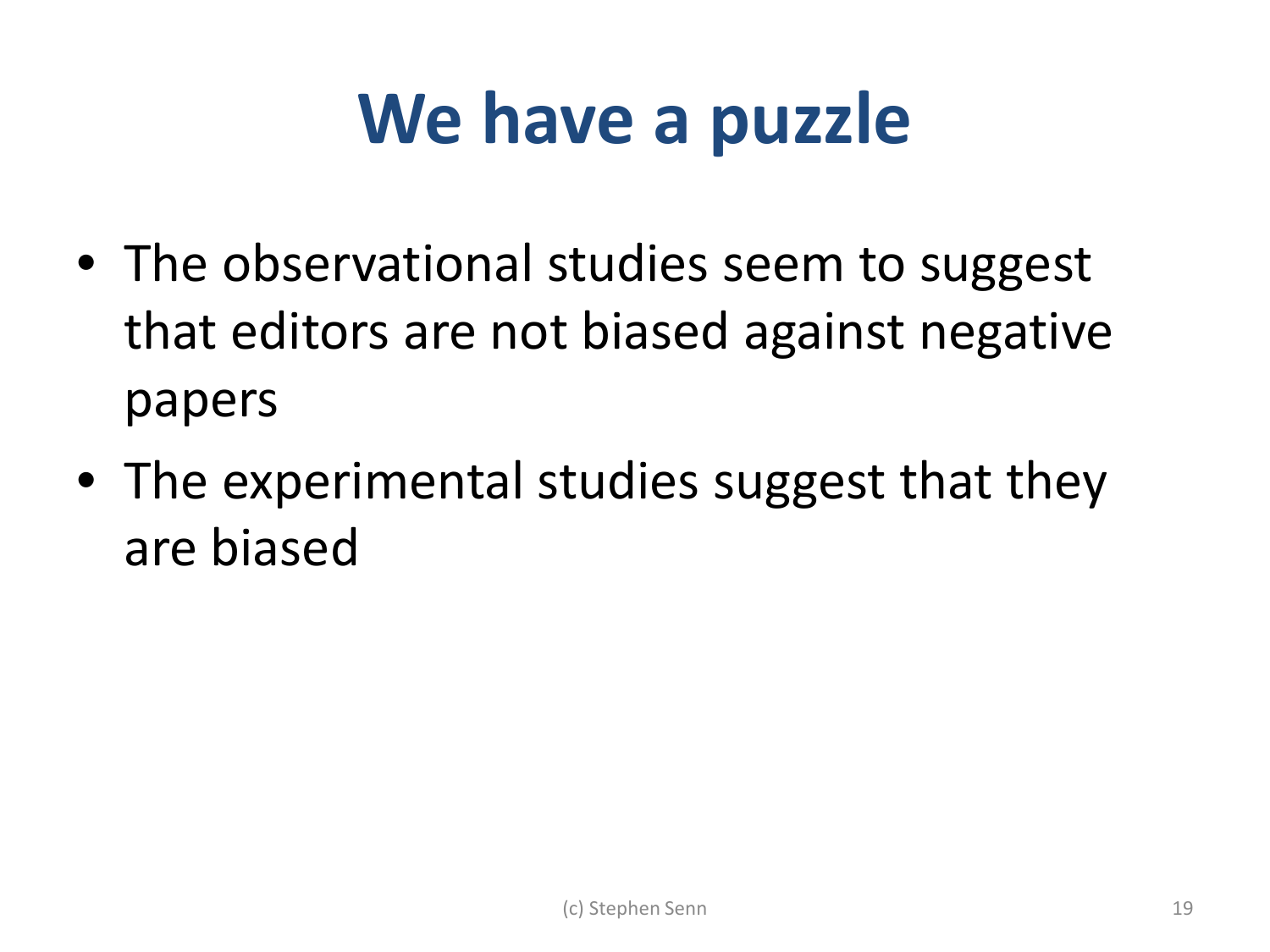#### **Data Filter?**

- However there may be the problem of data filtering
- Can the way that the data arrive be ignored?
- Is it safe to condition on what is seen and argue from that point onwards as if like were being compared with like?
- Or is there an inherent problem?
- Consider the following examples...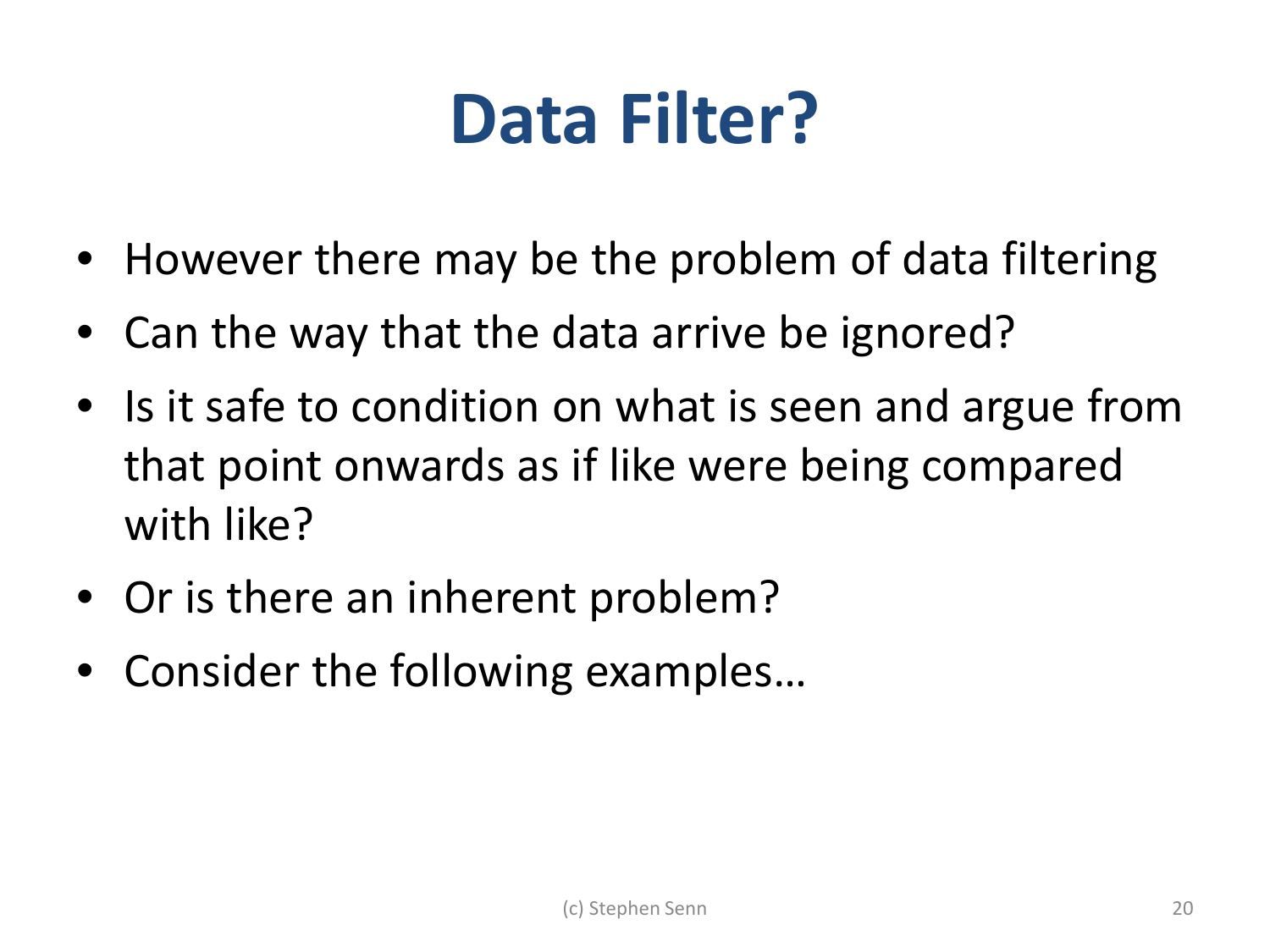## **Data Filtering Some Examples**

- Oscar winners lived longer than actors who didn't win an **Oscar**
- A 20 year follow-up study of women in an English village found higher survival amongst smokers than non-smokers
- Transplant receivers on highest doses of cyclosporine had higher probability of graft rejection than on lower doses
- Left-handers observed to die younger on average than right-handers
- Obese infarct survivors have better prognosis than nonobese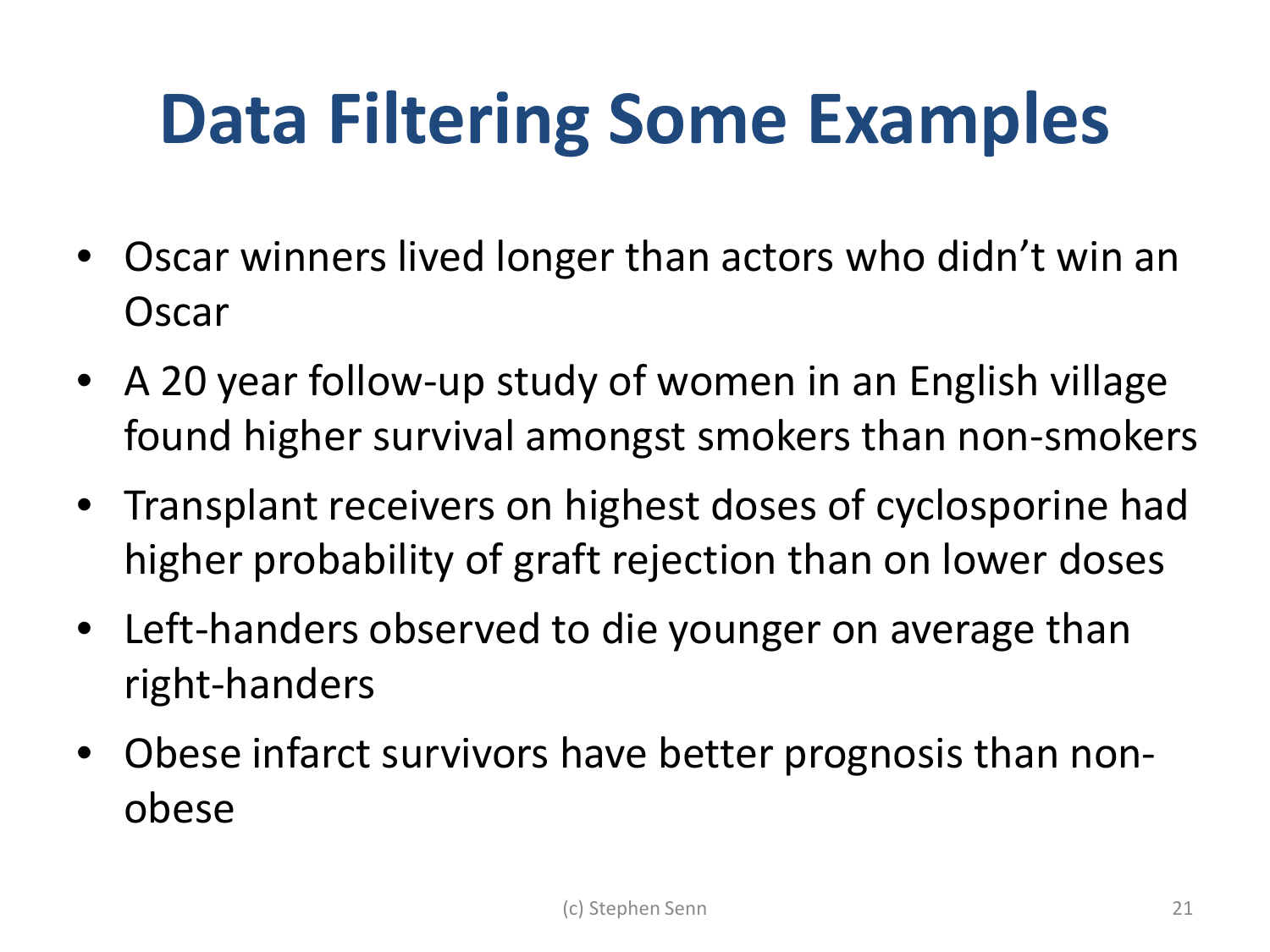#### **TARGET study**

- Trial of more than 18,000 patients in osteoarthritis over one year or more
- Two sub-studies
	- Lumiracoxib v ibuprofen
	- Lumiracoxib v naproxen
- Stratified by aspirin use or not
- Analysis of cardiovascular(CV) events at one year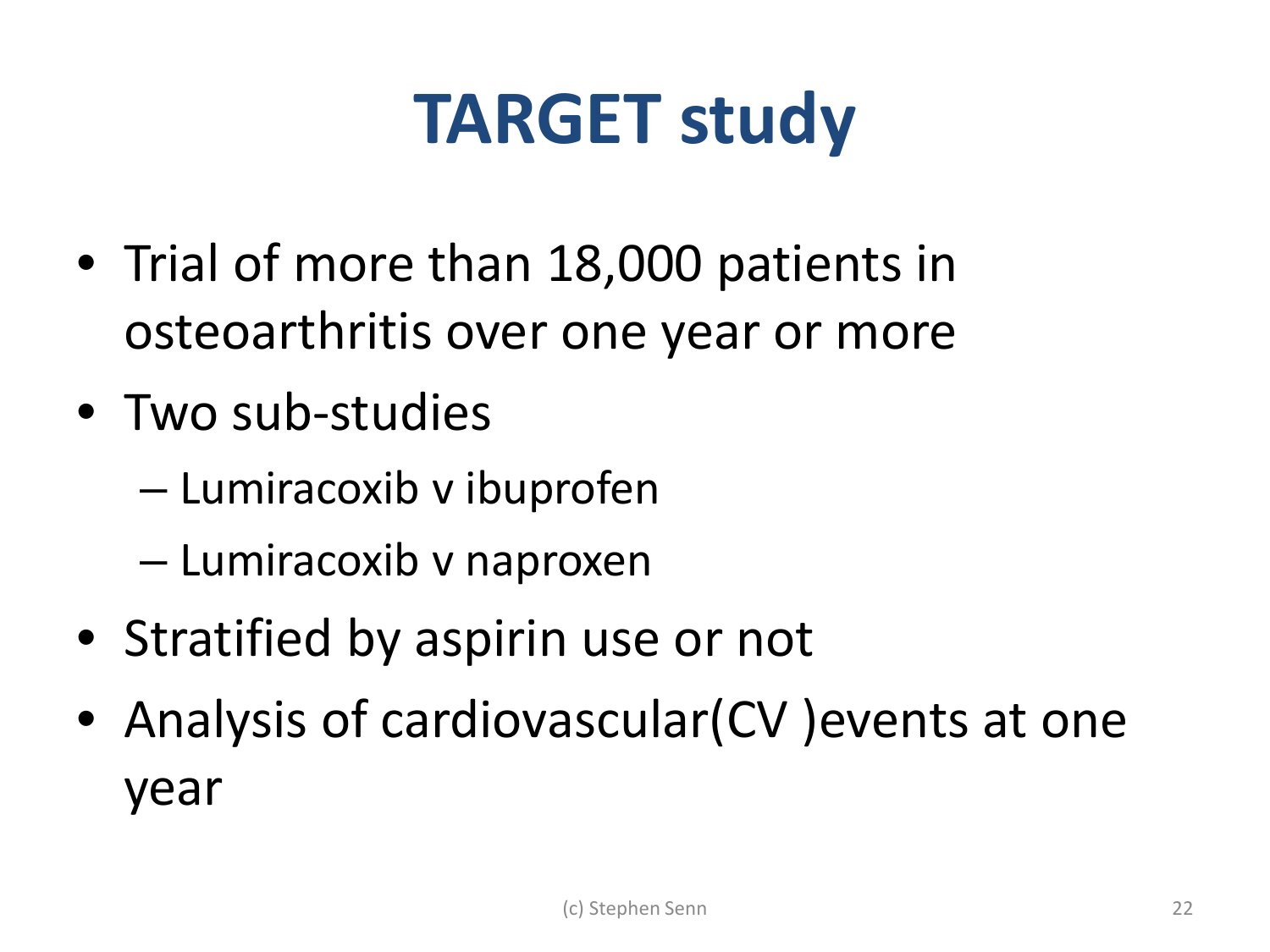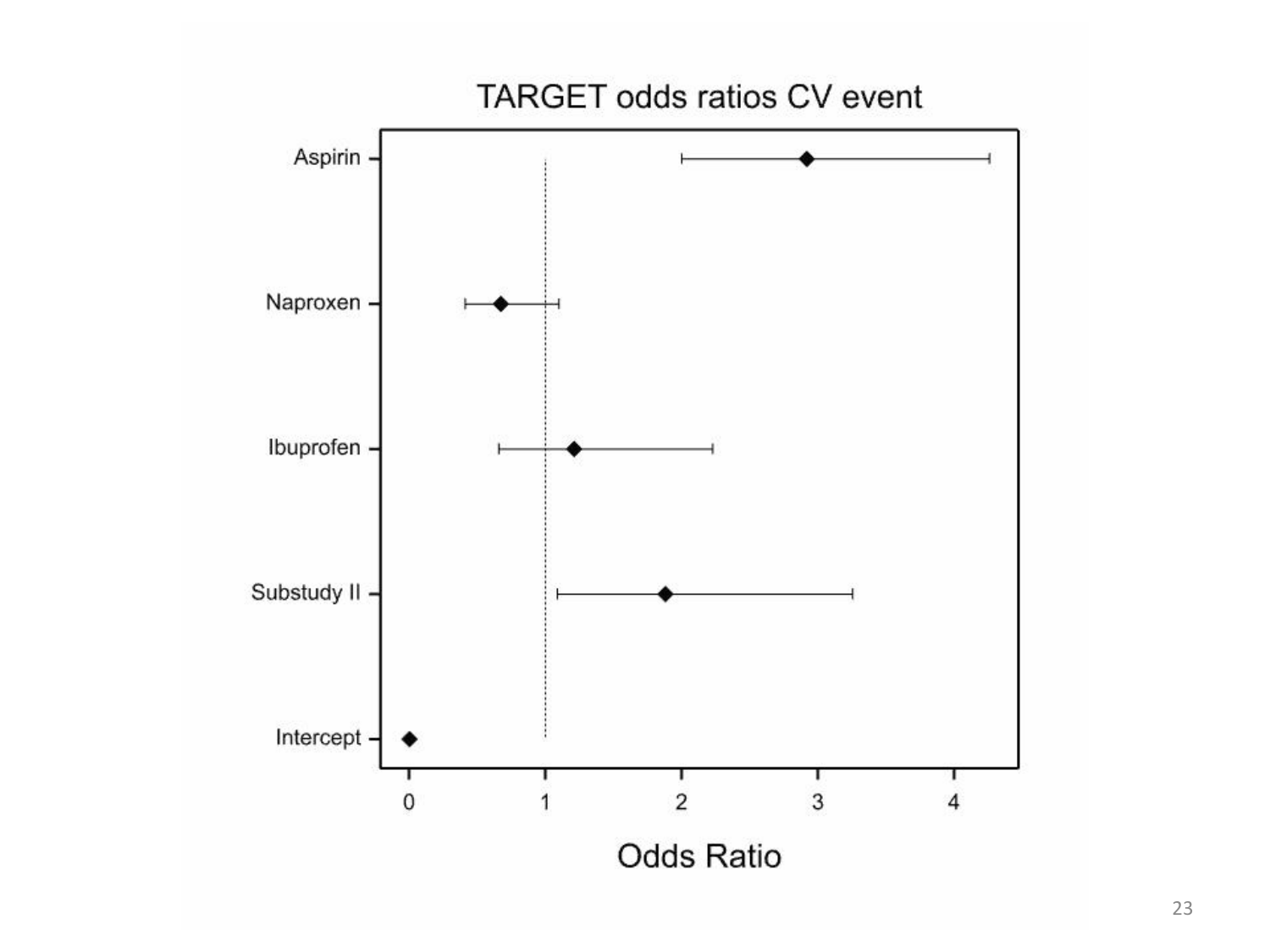## **Moral**

- What you don't see can be important
	- Actually this is a point Goldacre makes over and over but forgets
- The data may have arisen in a way which would bias naïve analyses
- We need to think about the publication bias carefully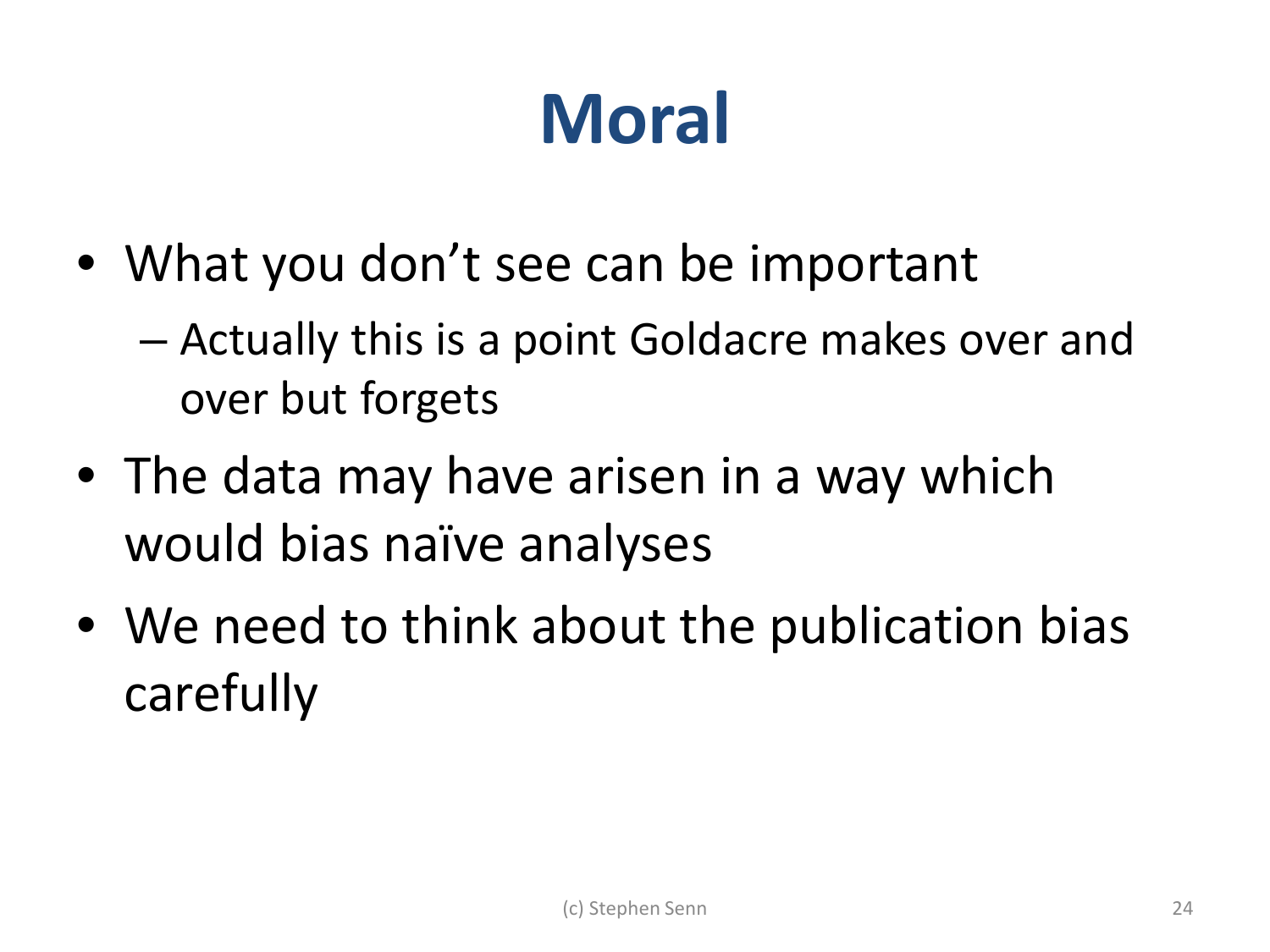## **Negative Thinking**

'In the light of all this, the data on what researchers say about their own behaviour is very revealing. In various surveys they have said that they thought there was no point in submitting negative results, because they would just be rejected by journals.' *Bad Pharma*, p36

- If authors act rationally they will make a decision based on the estimated probability of acceptance whether to submit or not
- In that case the relevant threshold for submission *is not a quality threshold but a probability threshold*
- Return to our graphical model of paper acceptance…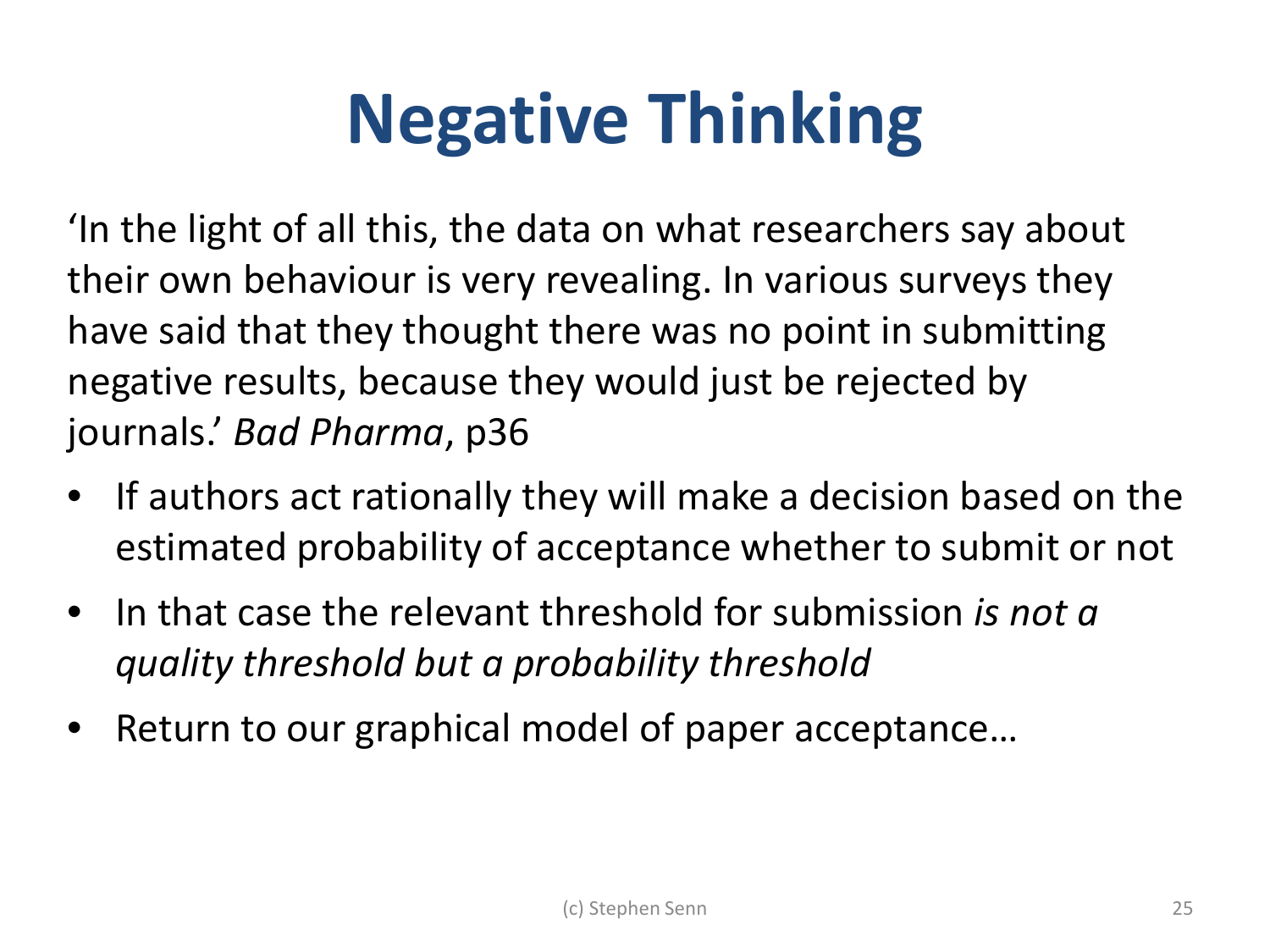#### **Minding your Ps and Qs You Choose**

#### Quality based **Probability based**

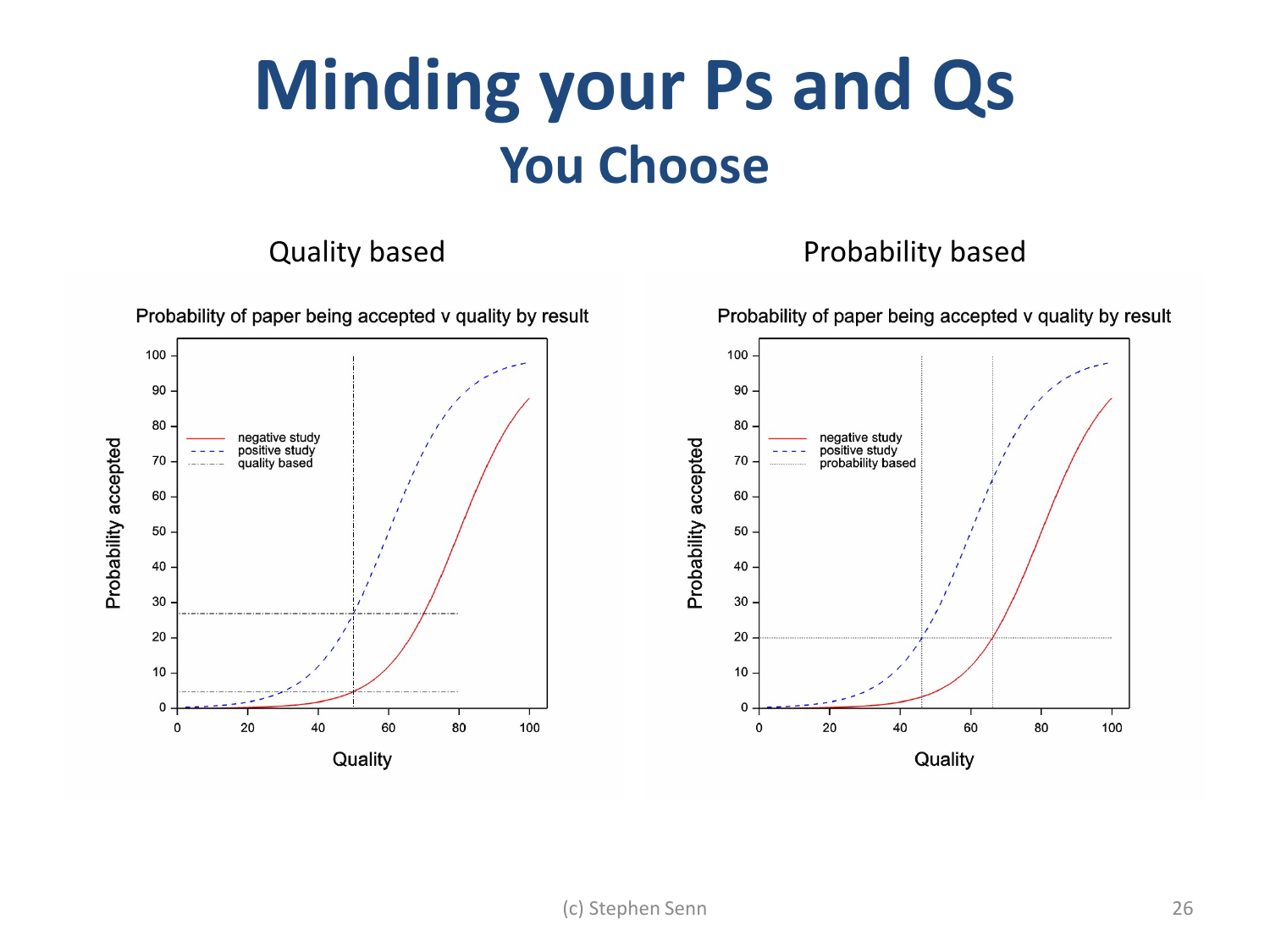## **Explanation of the meta-analysis**

- Authors know there is a bias against negative studies
- Other things being equal they are much less likely to submit to a prestigious journal
- In consequence the *probability* of negative and positive studies being accepted is the same
- They differ in *quality*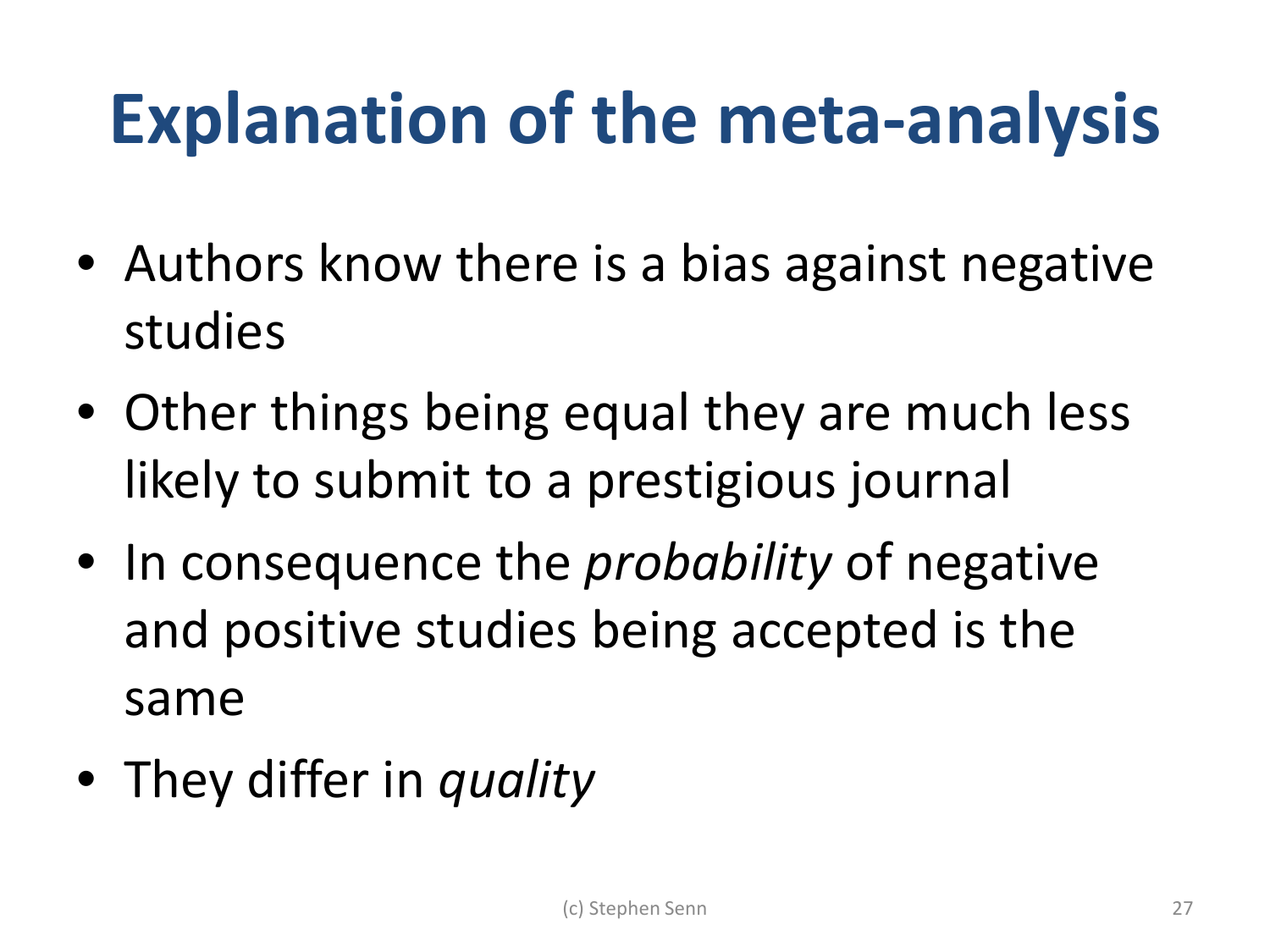Percent positive versus impact factor

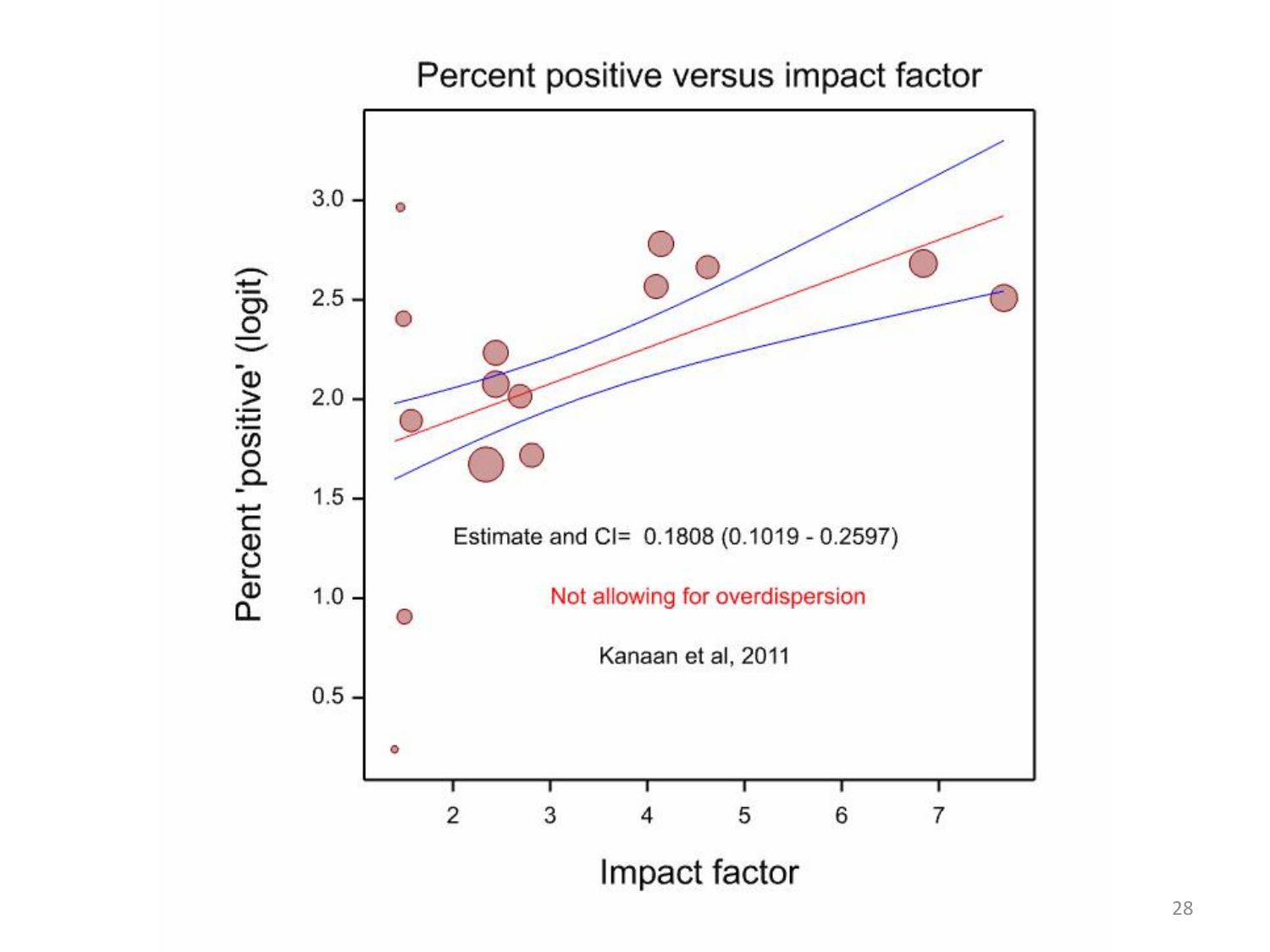

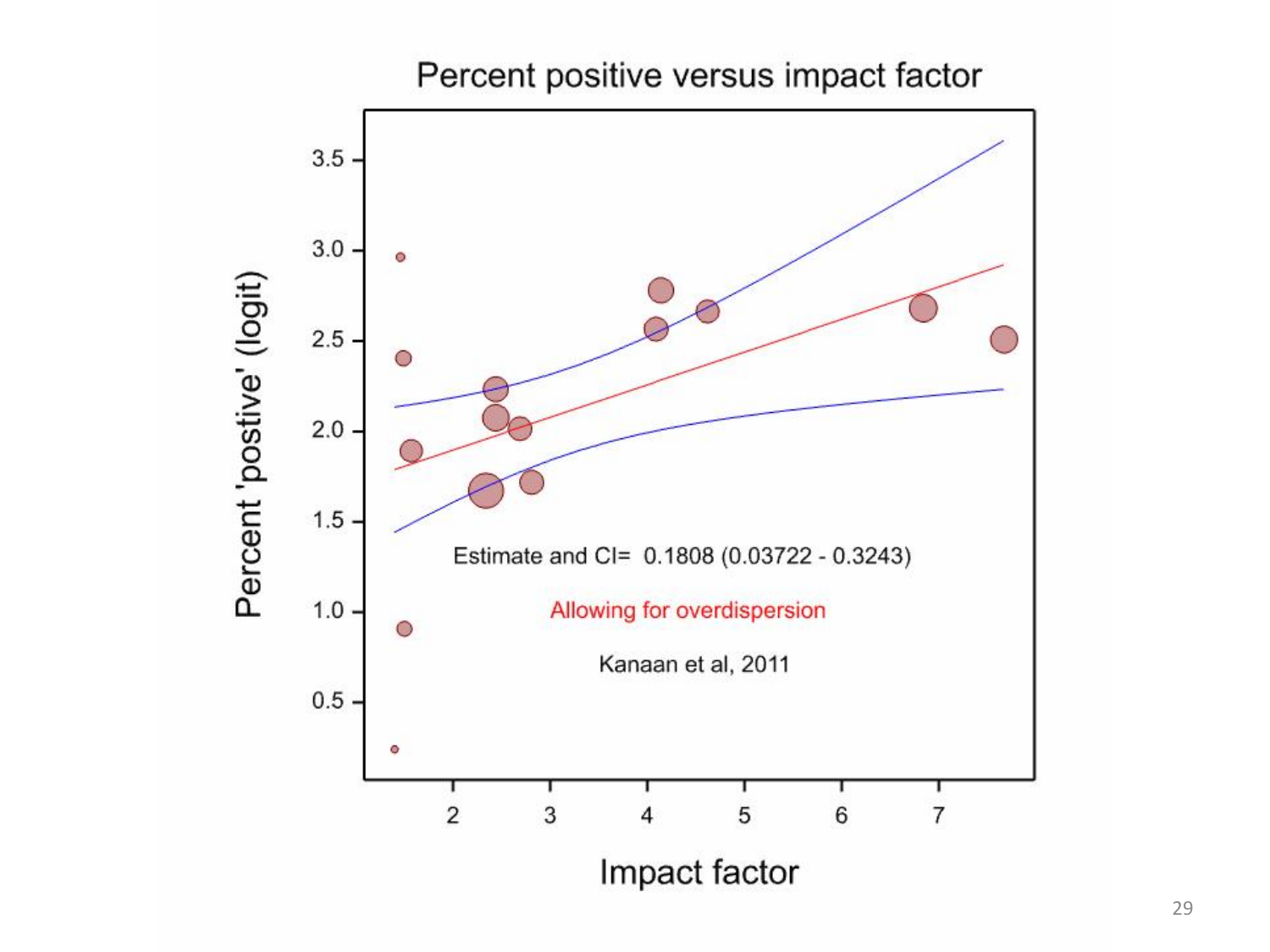#### **To Sum Up**

- Comparing negative and positive studies the assumption has been made that (apart from the defining condition) like is being compared with like
- The data have been analysed as if they came from a randomised trial
- They don't
- There are data missing and these are missing 'not at random' to use the Rubin classification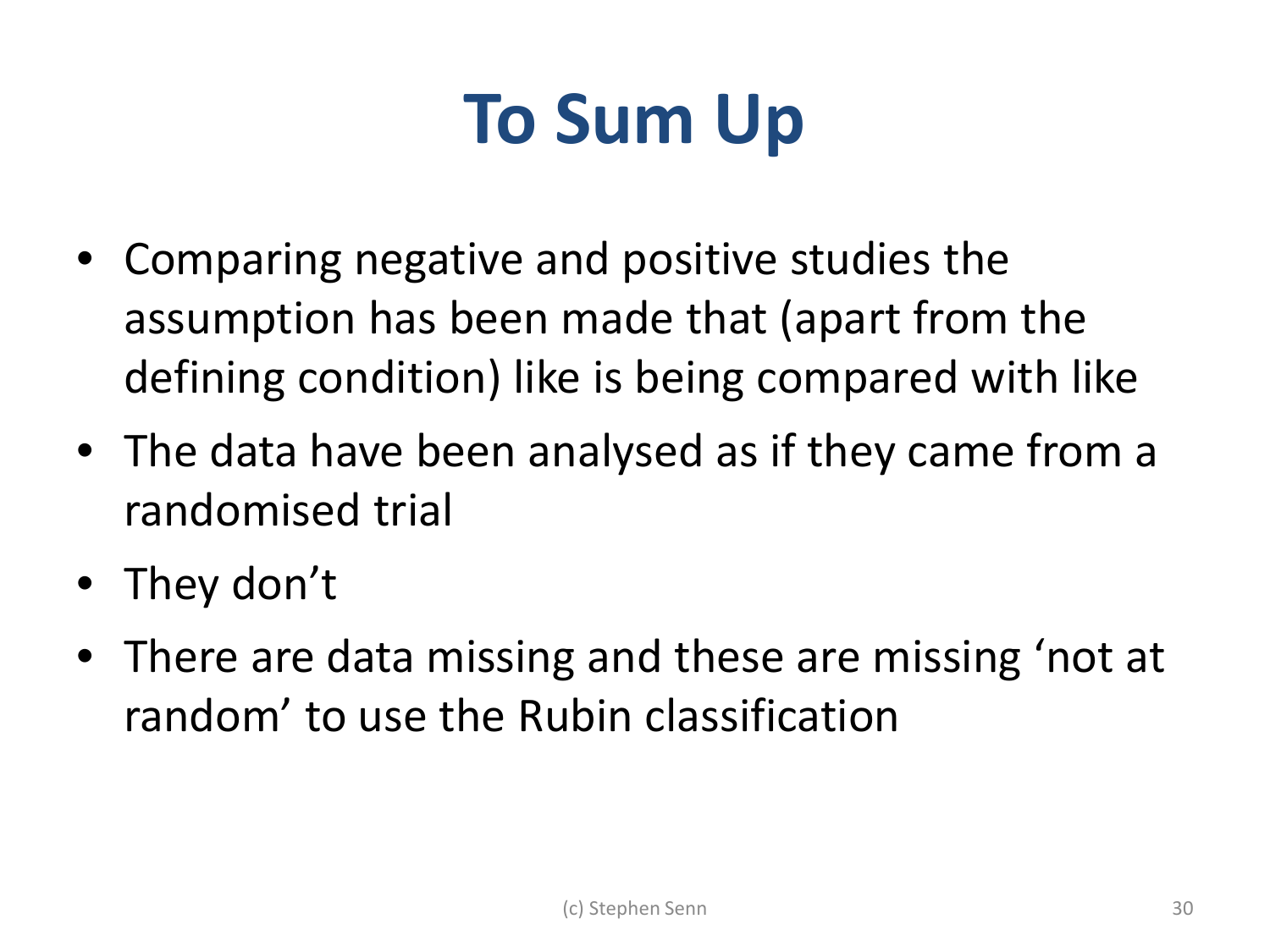#### **How could we deal with the bias?**

- One way would be to have randomised studies
- Provide reviewers with different randomised versions of the same manuscript
	- Conclusions changed to be positive or negative
- These are also mentioned briefly in *Bad Pharma*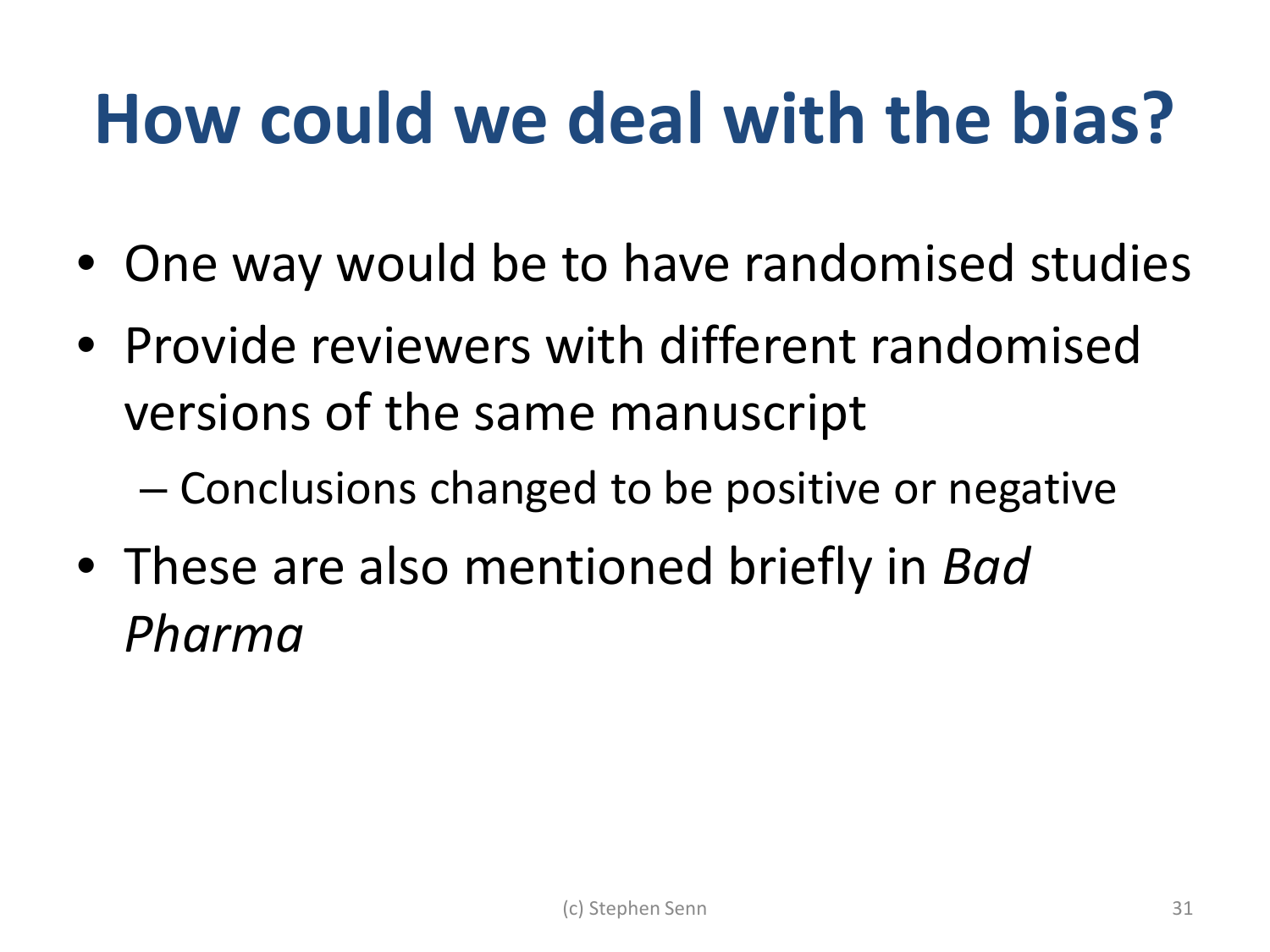## **What about quality?**

'The same thing has been tried with papers submitted to the *BMJ*, *The Lancet*, *Annals of Internal Medicine* and the *Journal of Bone and Joint Surgery*. Again and again no effect was found.' *Bad Pharma* p34

- Is Goldacre right?
- Let us have a look at the *Journal of Bone and Joint Surgery*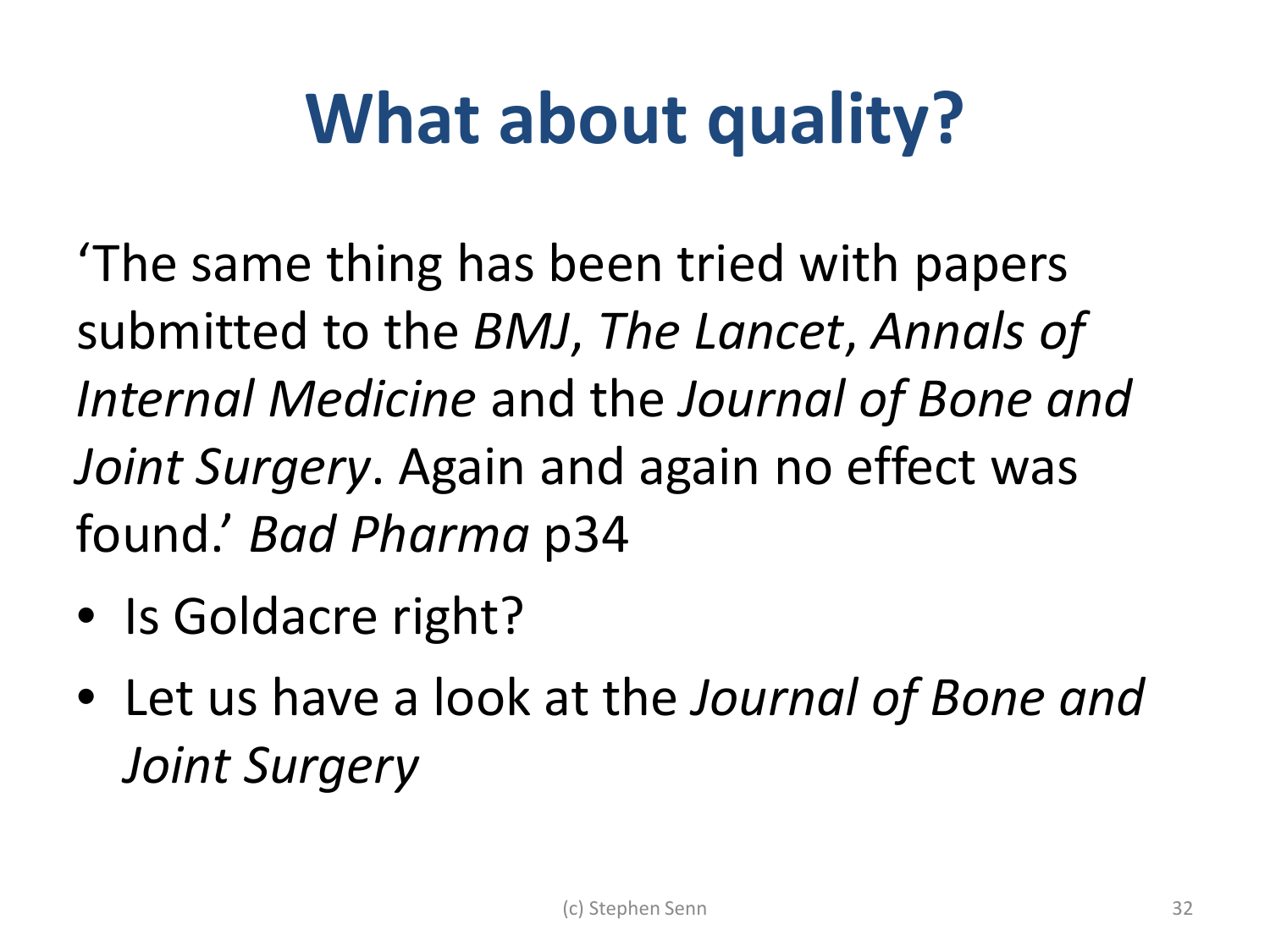## **Lynch et al, 2007**

- All manuscripts about hip or knee arthroplasty submitted to *Journal of Bone and Joint Surgery*, American volume, over 17 months were evaluated
- Study design, quality and outcome were noted
- 209 Manuscripts reviewed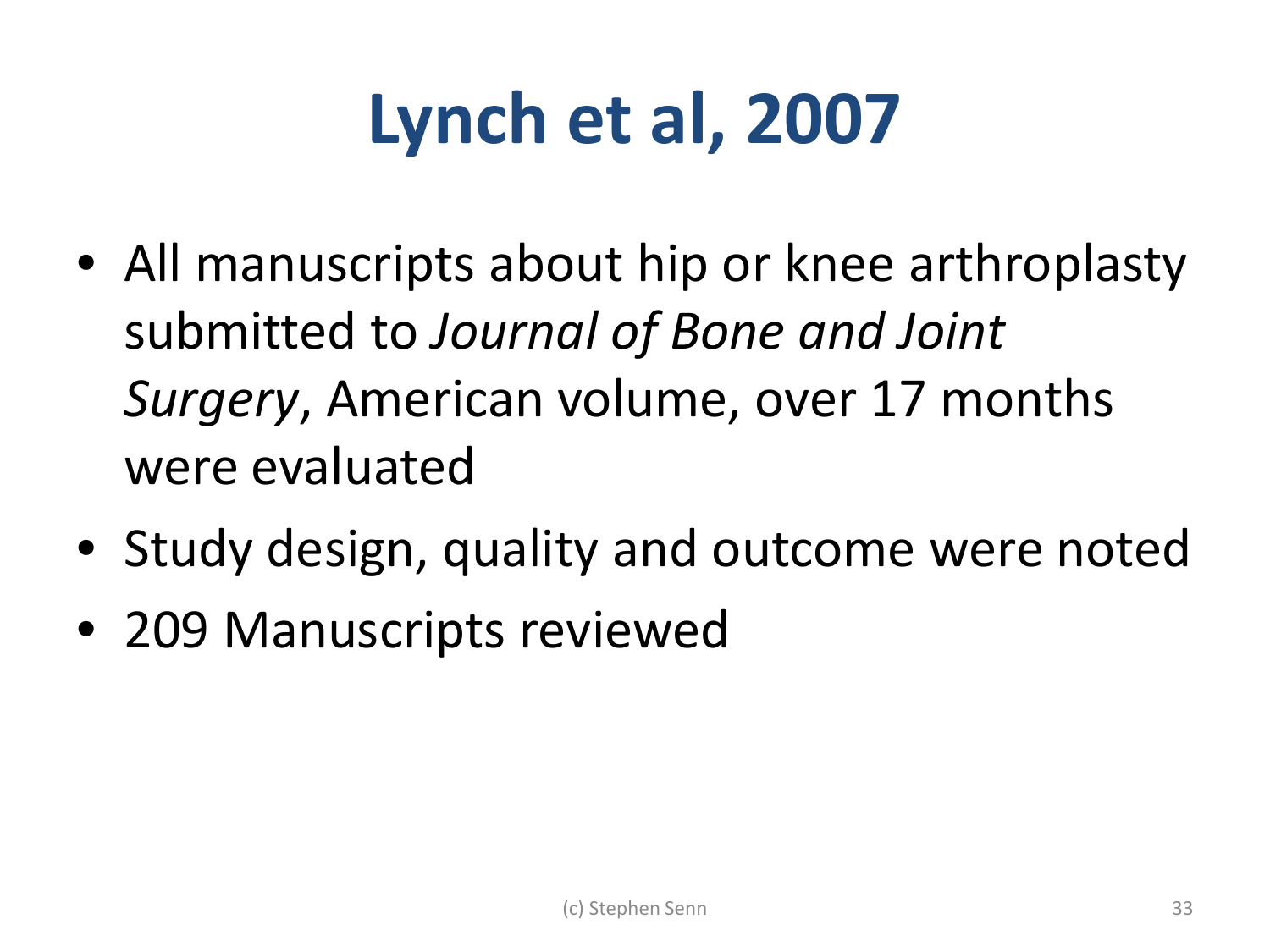## **Lynch et al 2**

'Commercially funded and United States-based research is more likely to be published; goodquality studies with negative outcomes are not'

- Title is very revealing!
- No difference found in probability of acceptance positive and negative studies
- However significant difference in quality, negative versus positive p=0.003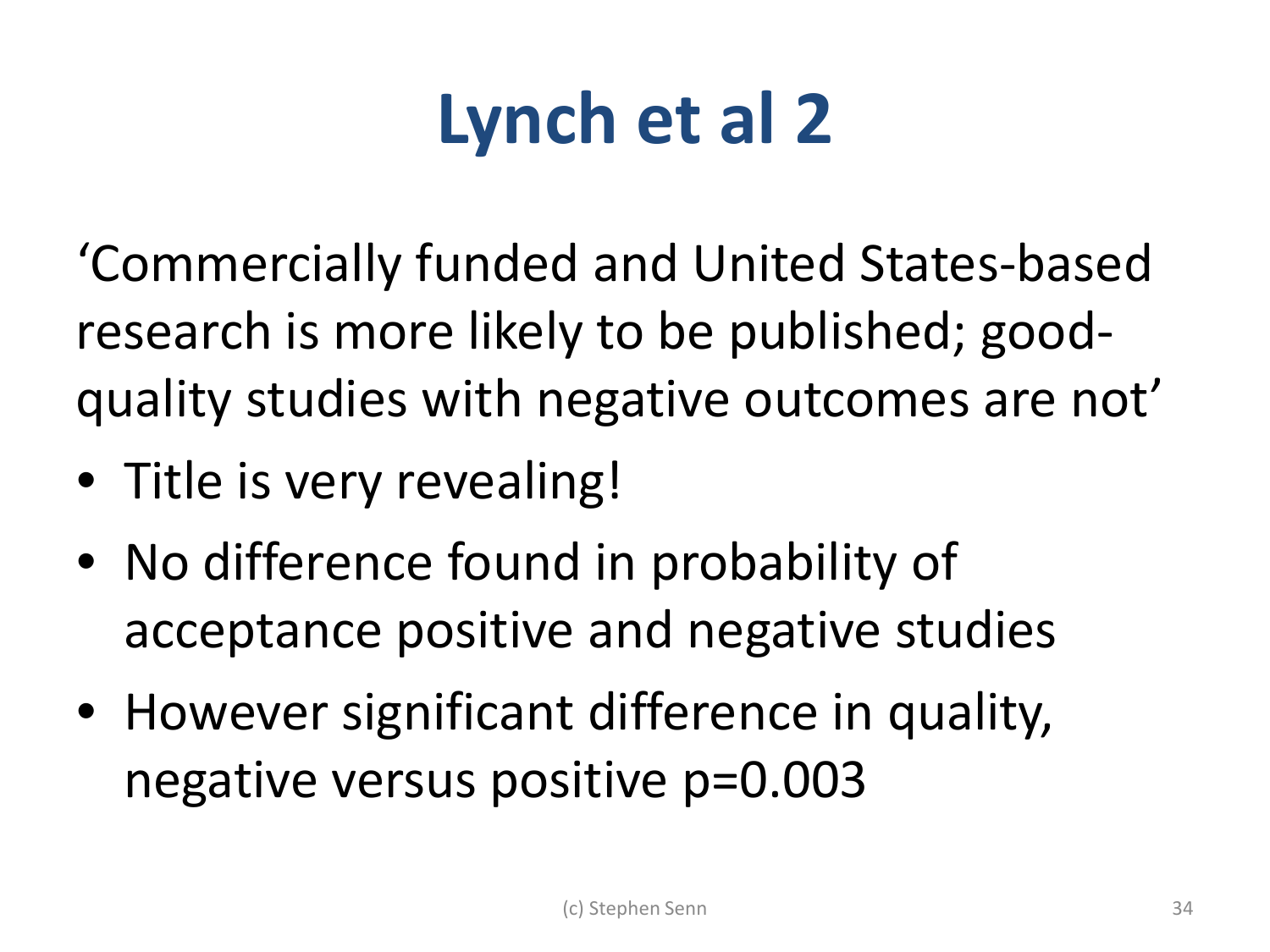## **Aristotelian theories of causality?**

- Why did the chicken cross the road?
	- Because in response to various bio-physical stimuli its legs propelled it forward orthogonally to the road direction? (Efficient cause.)
	- To get to the other side? (Final cause)
- Why did the author submit to this journal?
	- Because the quality was right for this journal?
	- Because the probability of acceptance was right for this journal?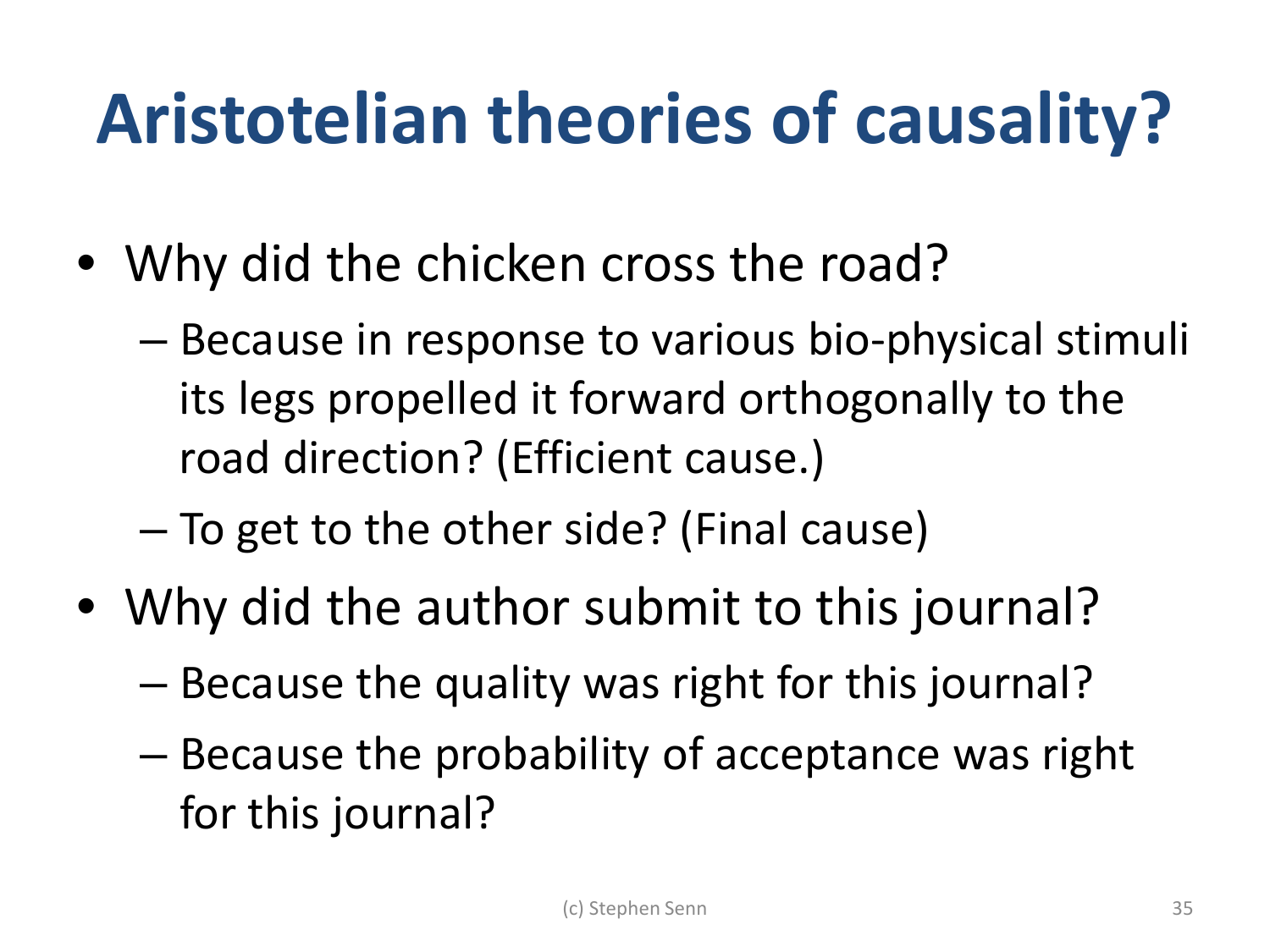#### **Who's Guilty? Authors or Reviewers?**

- The Goldacre view is that journals are blameless and authors are guilty
- But there is something very strange about this
- By and large these are the same people
	- albeit in different roles
- Can we believe that researchers as authors are biased against submitting negative papers but researchers as reviewers are not?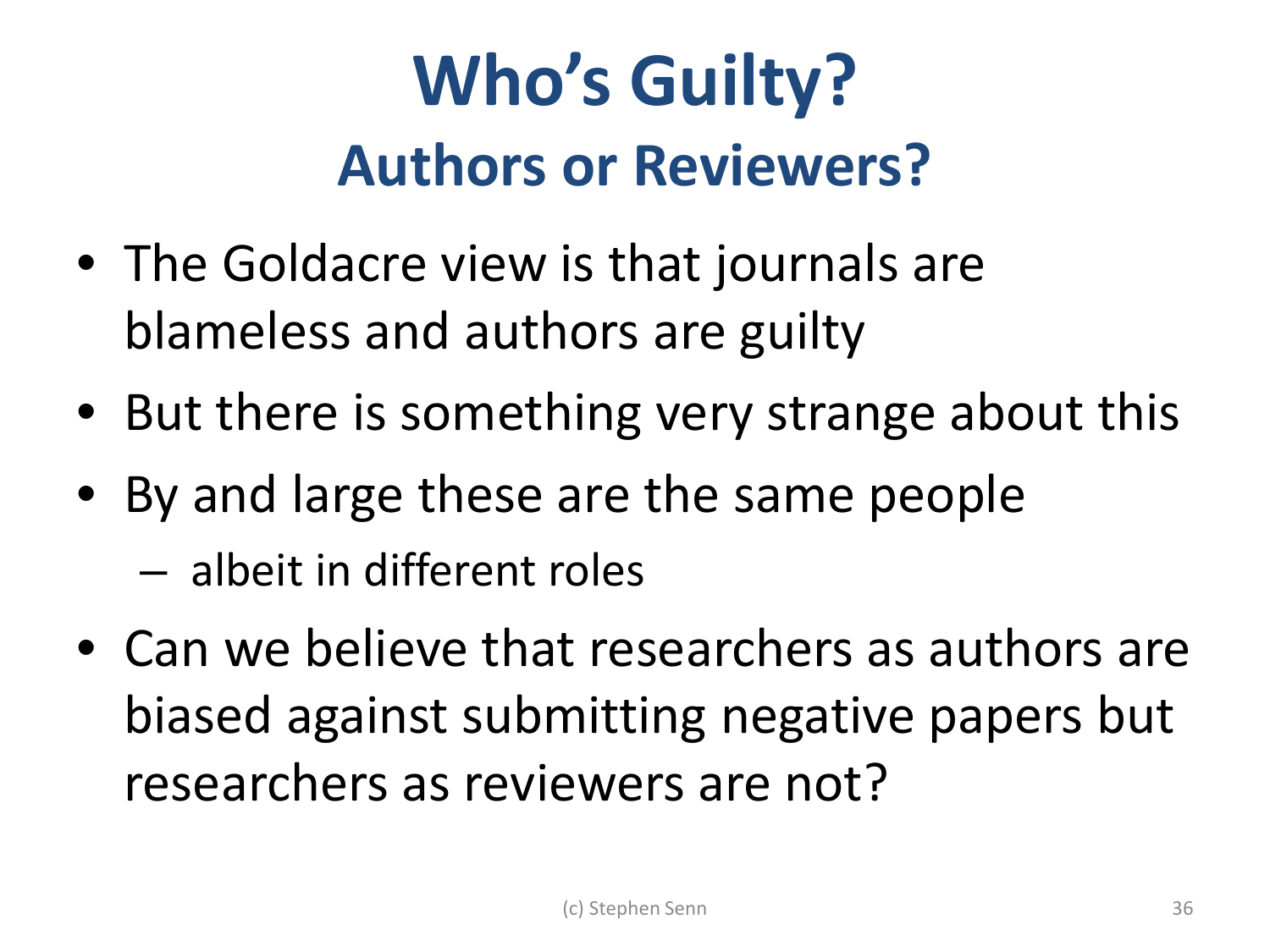#### **In Summary**

- Authors tells us they are reluctant to submit negative papers because they fear rejection
- Authors are also reviewers
- It is logical for them to submit by quality of acceptance
- The empirical evidence show that submitted negative papers are of higher quality
- The experimental evidence shows that reviewers are less likely to accept negative papers
- Equal probability of acceptance of positive and negative studies does not show lack of bias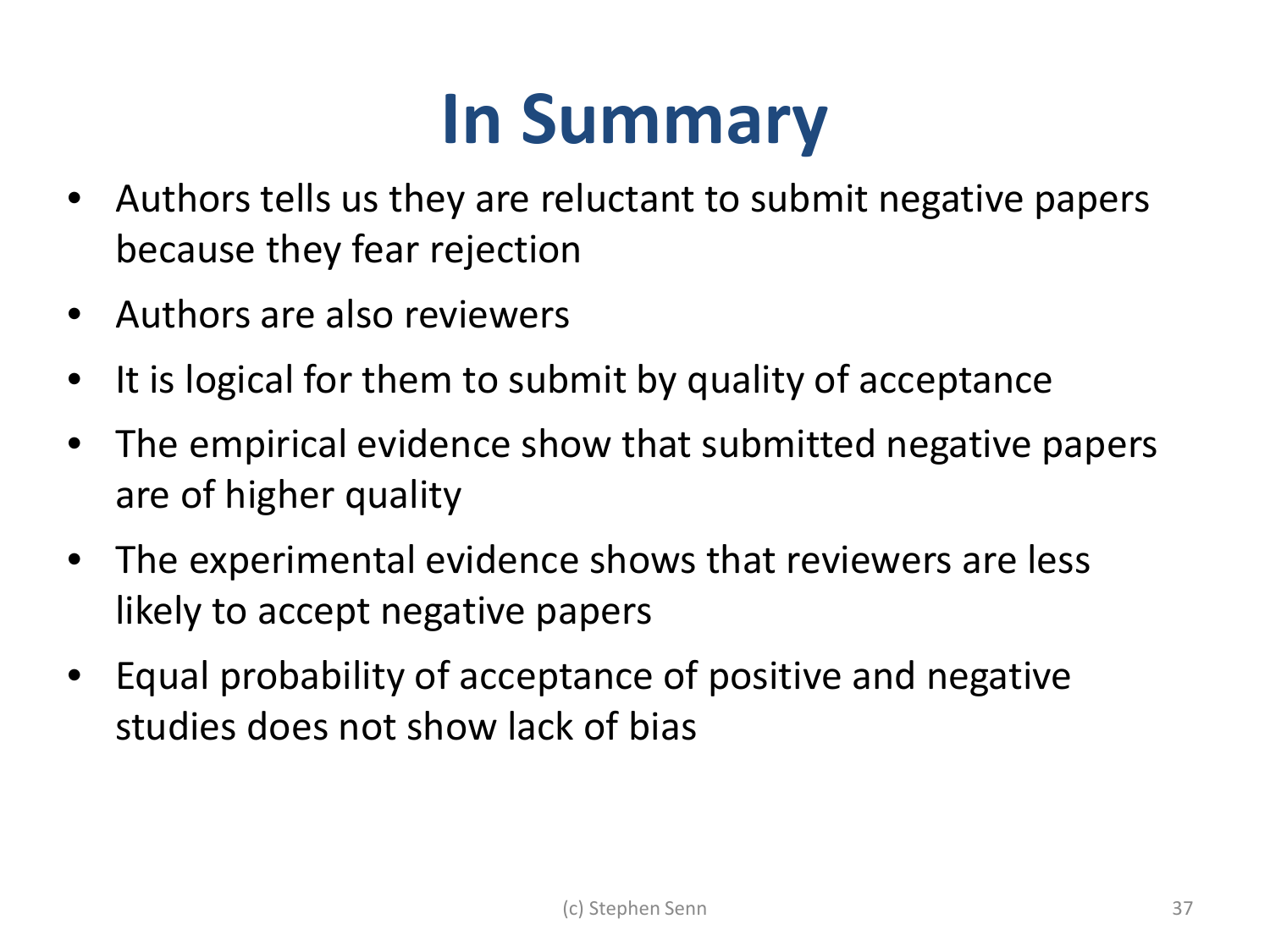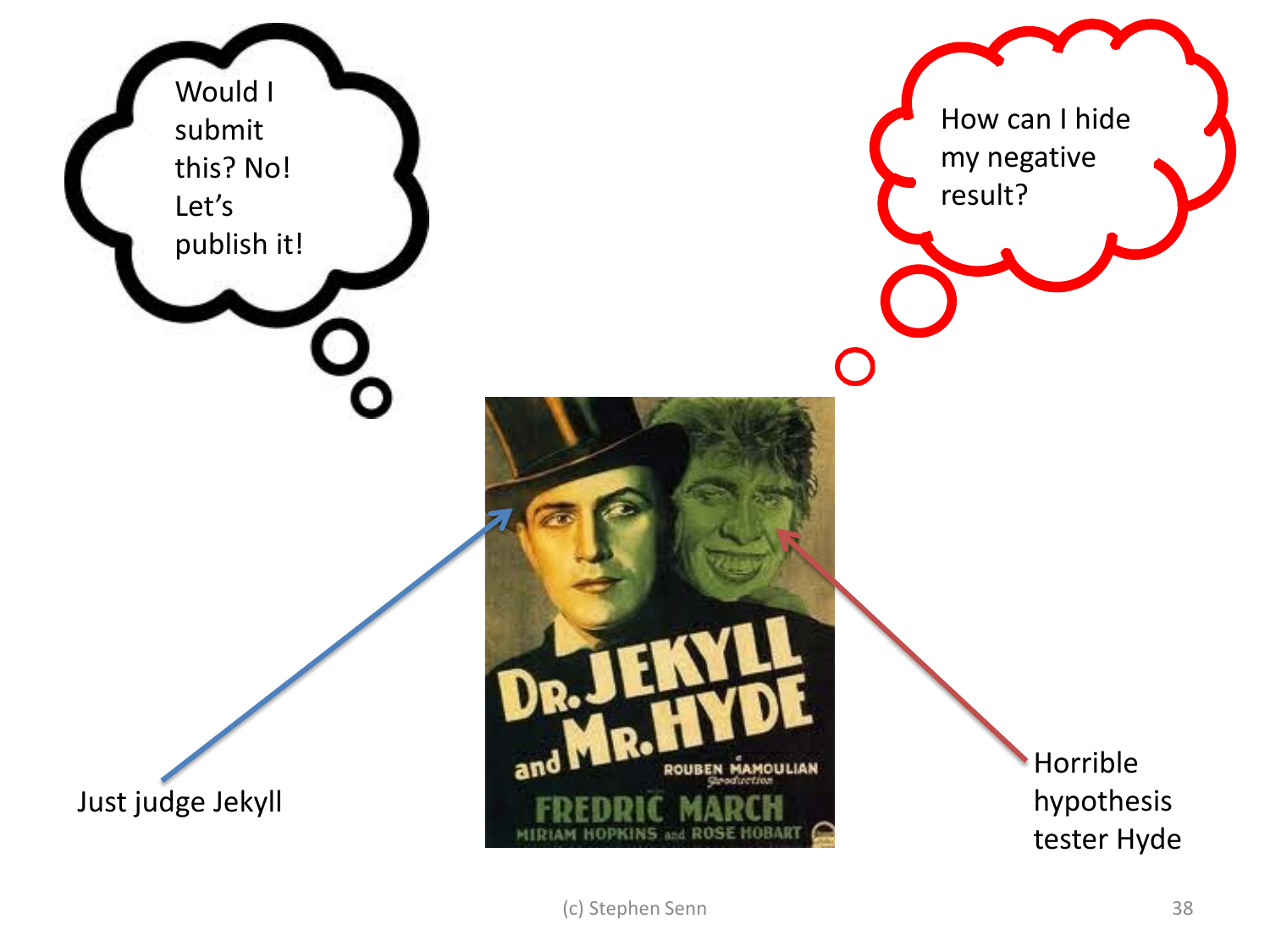#### **The Solution**

- The responsibility for publishing must lie with the trialist *alone*
- Trialists must be come self-publishing – E.g on<http://www.clinicaltrials.gov/>
- We must abandon publishing in medical journals as a means of primary communication of trial results
- The journals should concentrate on reviews
- A further issue is should data be made available?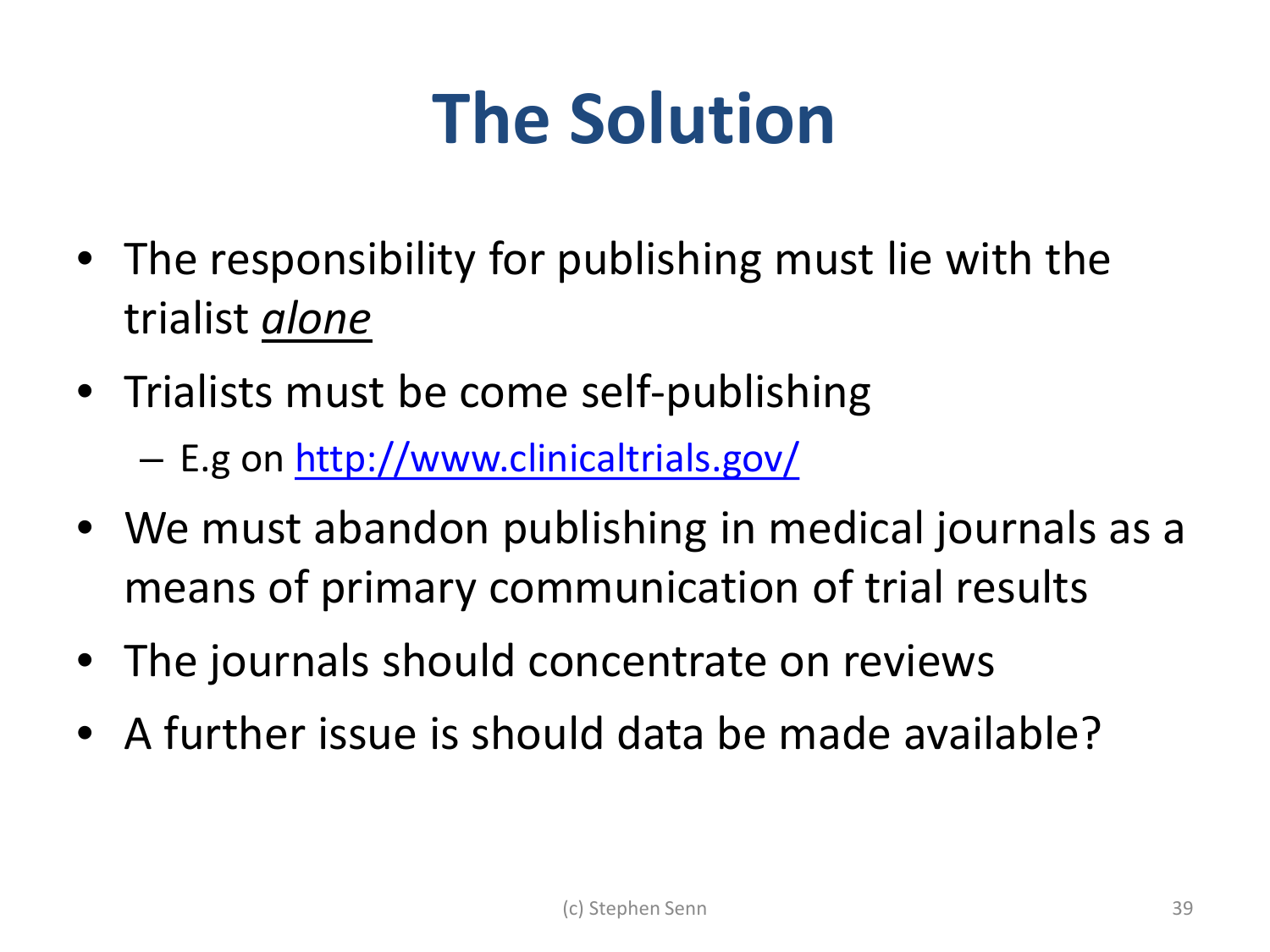#### **Advantage**

- Time to publish will reduce
- Publications can be more complete
- Quality will be better
	- Stress on pre-specified analyses
	- Regulatory version is the published version
	- Elimination of in-expert interference by journal editors and their reviewers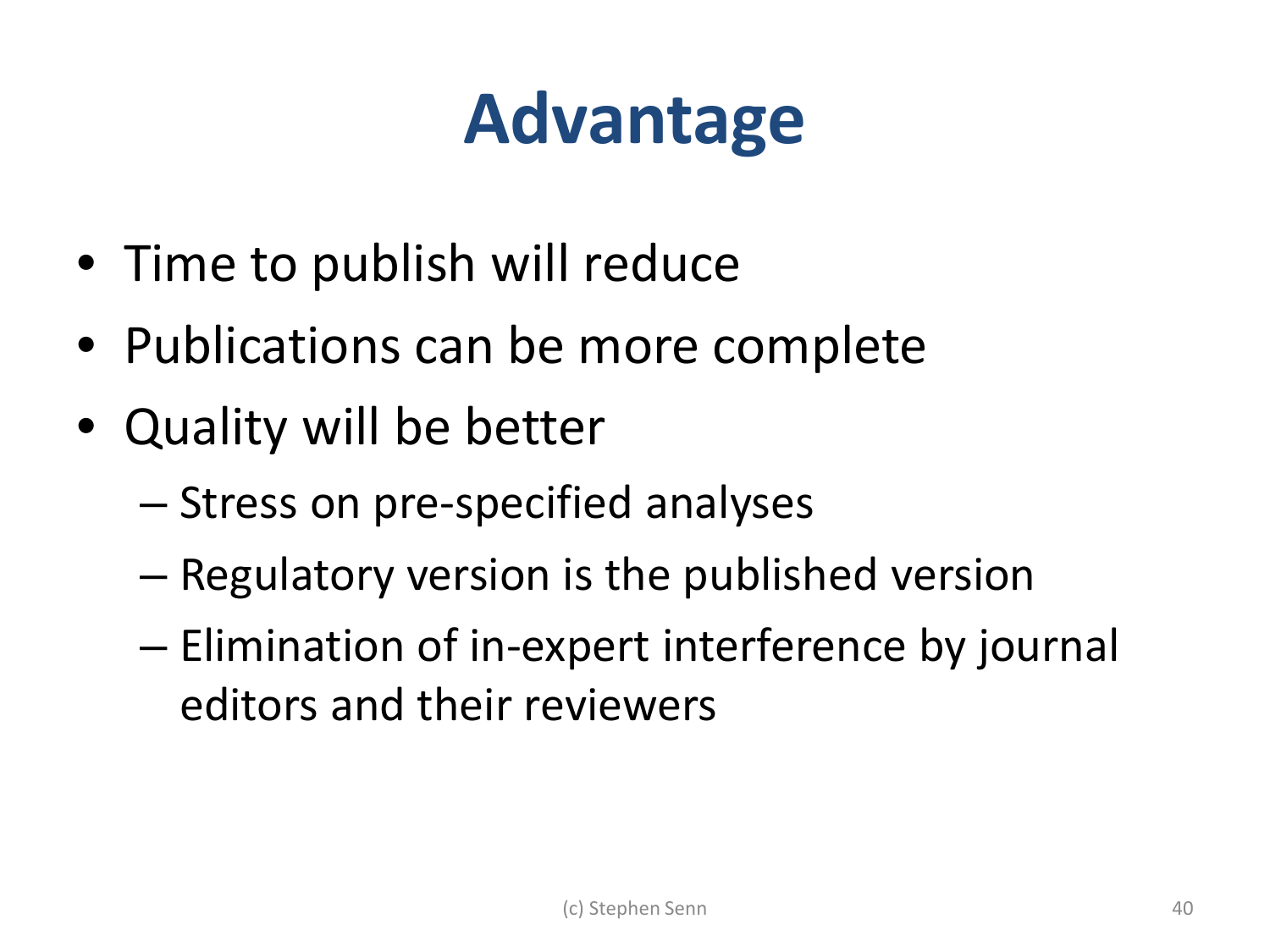# Surely, publication and regulatory conflict is impossible?

#### *To the Editor:*

On October 4, 2001, the Antiviral Drugs Advisory Committee of the Food and Drug Administration (FDA) discussed 1 the results of the clinical trial reported by Walsh and colleagues in this issue of the *Journal*2

The authors present the unstratified analysis in their report. The plan for the primary analysis of this trial was defined prospectively as the evaluation of the overall stratified rate of response in terms of a five-part composite end point. The stratified analysis is the appropriate primary analysis, since patients were stratified at randomization according to their degree of risk of fungal infection and their receipt or nonreceipt of antifungal prophylaxis. The plannedanalysis also included stratification according to the duration of neutropenia before randomization Powers, J. H., et al. (2002). "Voriconazole versus liposomal amphotericin B in patients with neutropenia and persistent fever." N Engl J Med **346(4): 289-290.**

Walsh, T. J., et al. (2002). "Voriconazole compared with liposomal amphotericin B for empirical antifungal therapy in patients with neutropenia and persistent fever." N Engl J Med **346(4): 225-234.**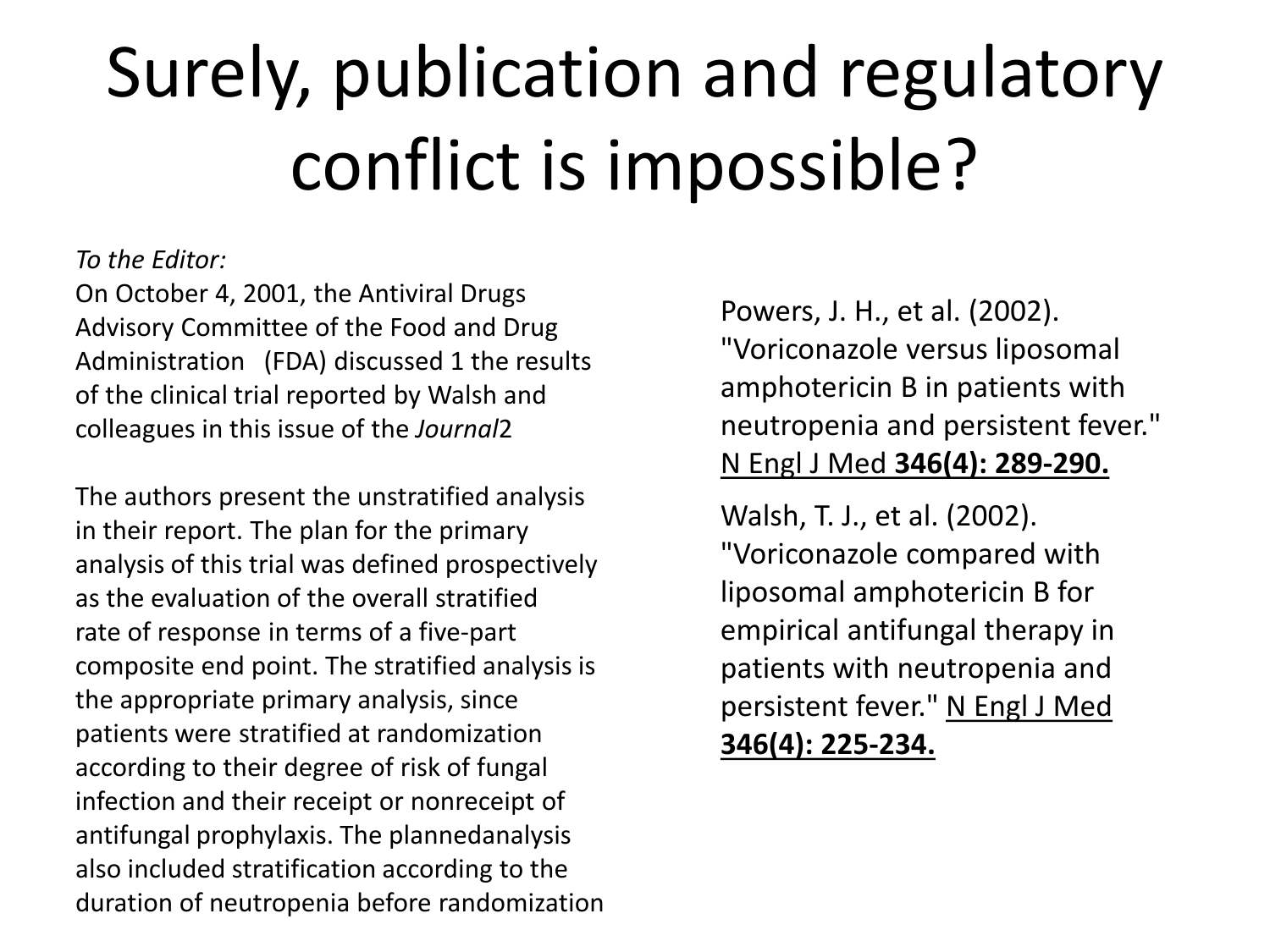#### **Various initiatives are underway**

- Bayer, Boehringer Ingelheim, GSK, Lilly, Novartis, Roche, Sanofi, Takeda, UCB and ViiV Healthcare
	- <https://clinicalstudydatarequest.com/>
- Pfizer
	- [http://www.pfizer.com/research/clinical\\_trials/trial\\_data\\_](http://www.pfizer.com/research/clinical_trials/trial_data_and_results/data_requests/) and results/data requests/
- EMA policy statement
	- [http://www.ema.europa.eu/docs/en\\_GB/document\\_librar](http://www.ema.europa.eu/docs/en_GB/document_library/Press_release/2014/06/WC500168342.pdf) [y/Press\\_release/2014/06/WC500168342.pdf](http://www.ema.europa.eu/docs/en_GB/document_library/Press_release/2014/06/WC500168342.pdf)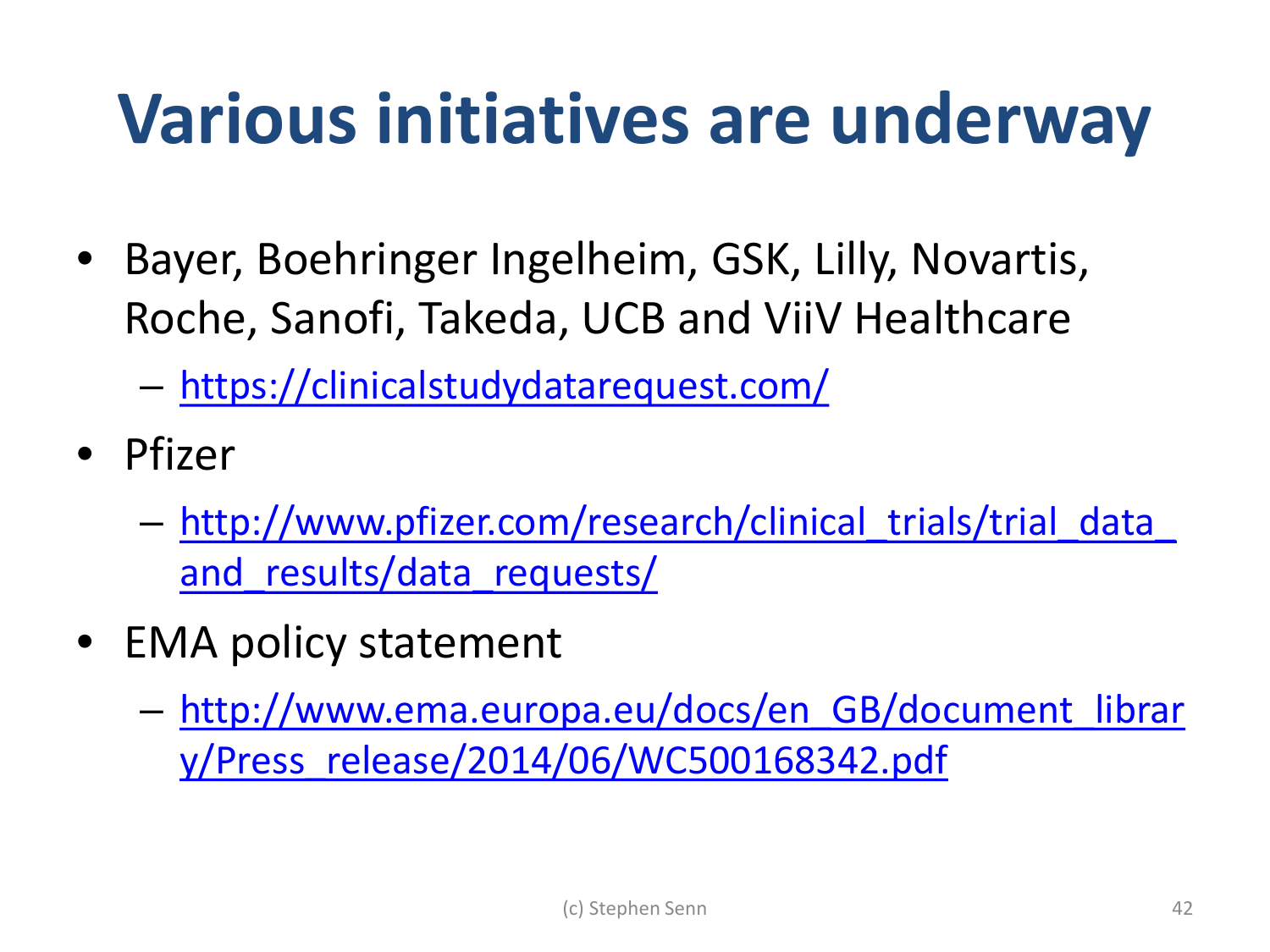#### **Pros and cons of openness**

#### **Con**

- Loss of proprietary information
- Proliferation of inexpert analysis of clinical trial
- Expense of managing system
- We may now have a filedraw analysis problem

#### **Pro**

- Gain of proprietary information from rivals
- More things may be discovered
- Gain in public trust?
- The file-draw trial problem was worse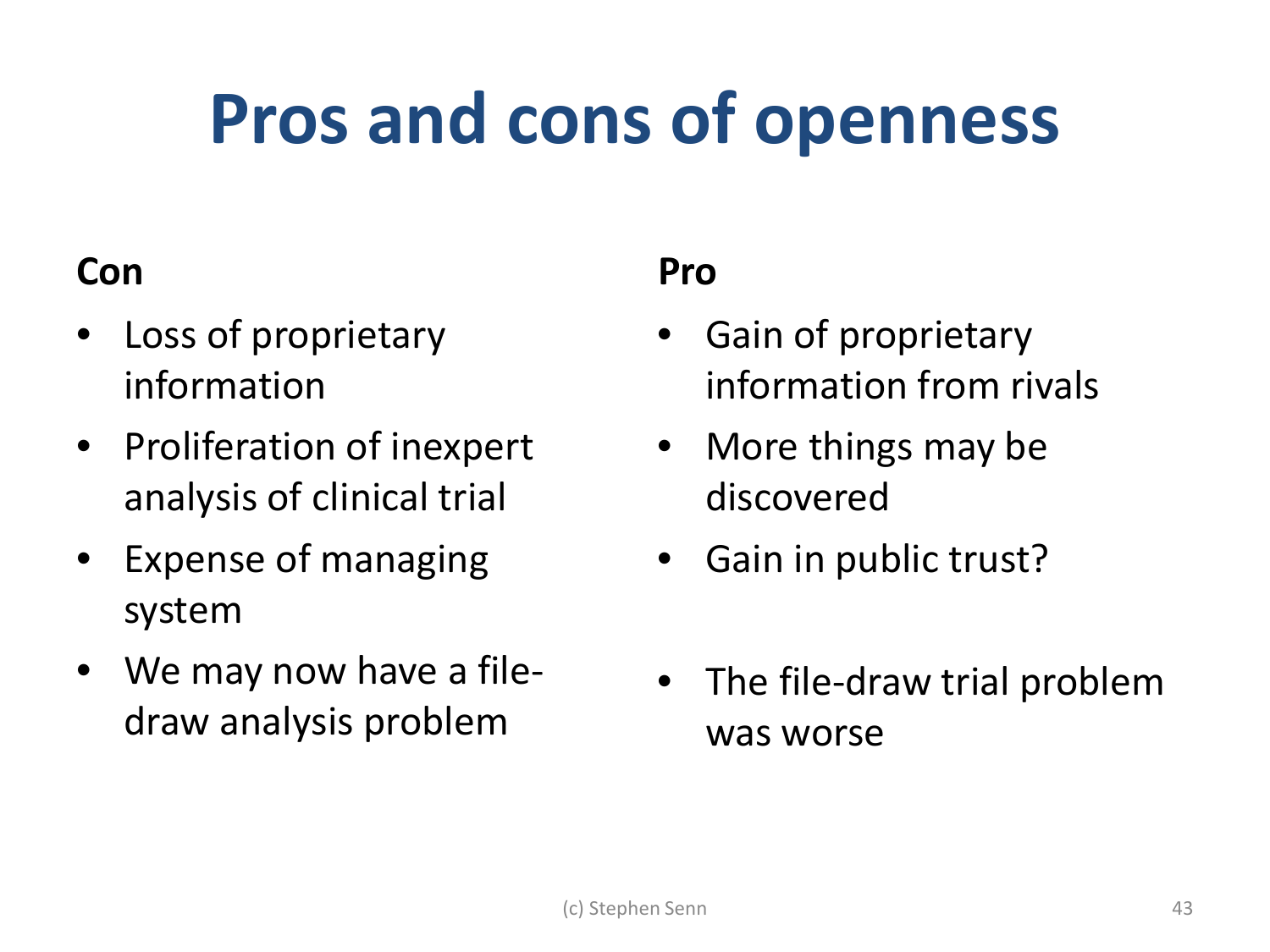#### Conclusion

- There is a third party in drug-regulation and this must be accepted
- There are differences between the views of the three parties
- Publication of all trials is inevitable
- Data release is inevitable
- There is a potential for conflict
- Prevention is better than cure
- Full & timely publications with documented pre- specifications will
	- o Help minimise problems
	- o And help disseminate valuable information about the effects of drugs